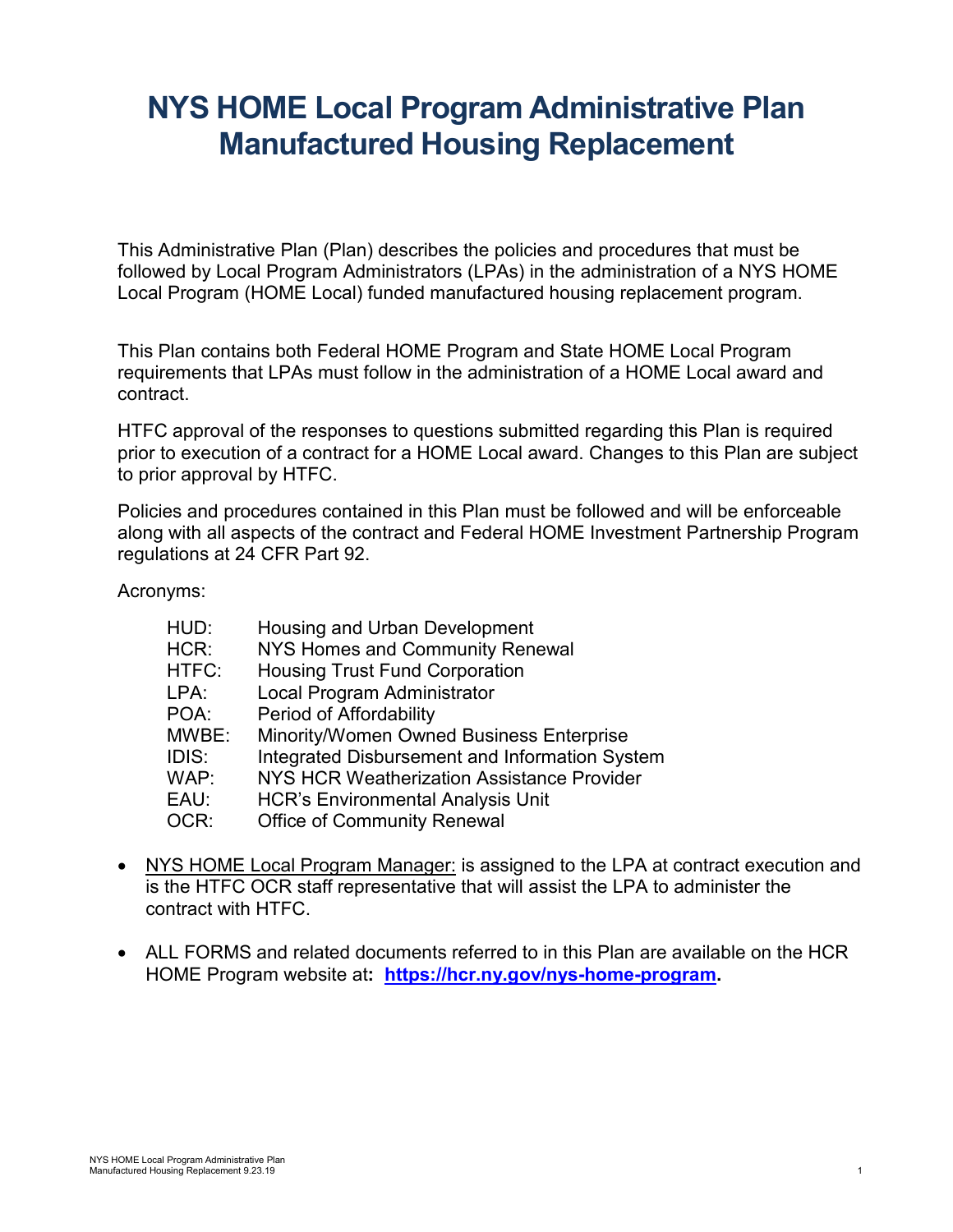#### **Contents**  $1 \quad$  $1.1$  $111$  $1.1.2$  $1.1.3$  $1.1.4$  $1.1.5$ 121 122  $1.3$  $1.4$  $1.4.1$ 142  $1.5$  $1.6$  $1.7$  $1.7.1$ 172  $173$  $1.8$  $1.8.1$  $1.8.2$  $19$ 1.10.1 LPA Manufactured Housing Replacement – Program File Checklist................. 18 1.10.2 LPA Manufactured Housing Replacement – Project File Checklist.................... 19  $\overline{2}$  $2.1$  $2.1.1$  $212$  $2.2$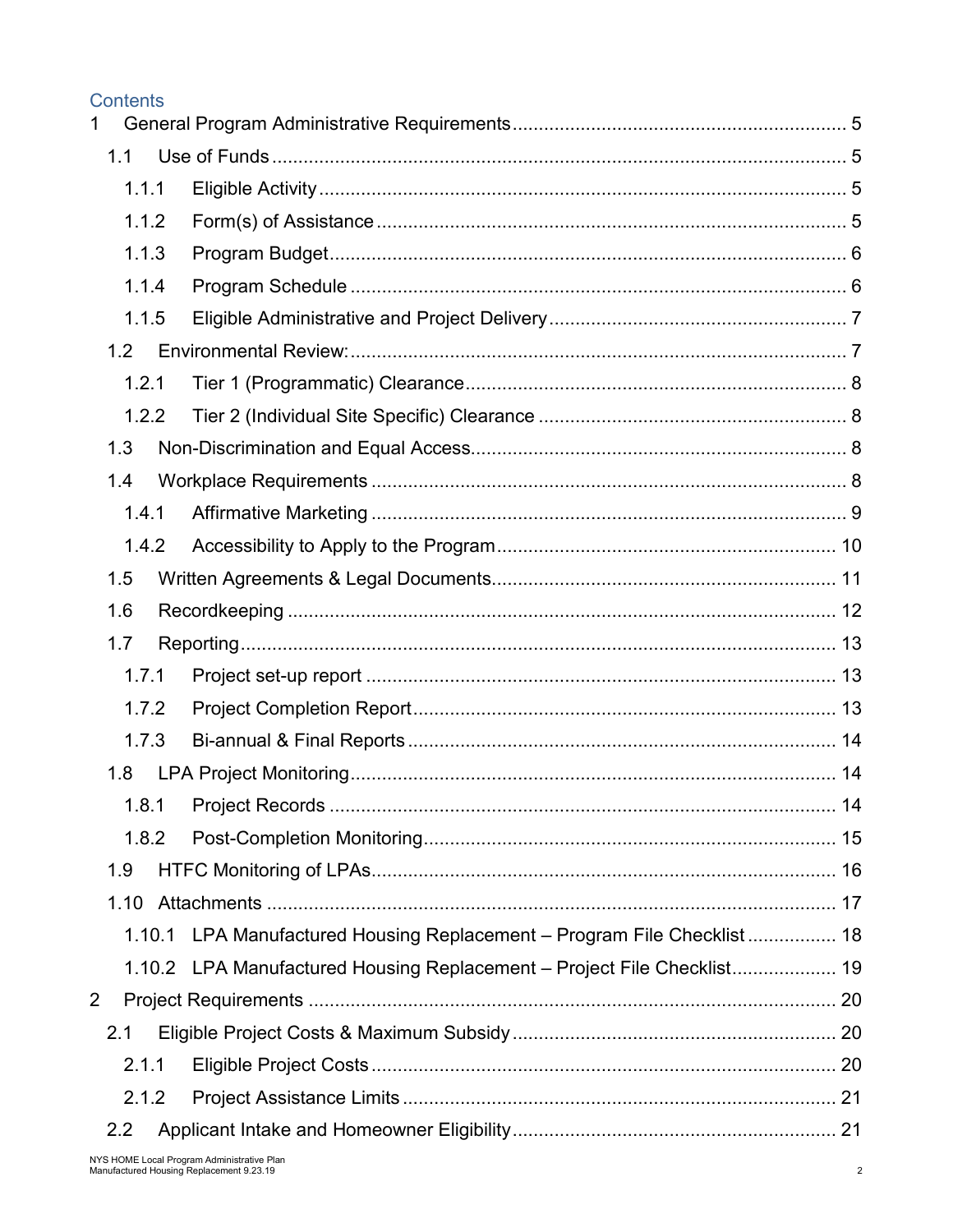| 2.2.1  |    |
|--------|----|
| 2.2.2  |    |
| 2.2.3  |    |
| 2.2.4  |    |
| 2.2.5  |    |
| 2.2.6  |    |
| 2.2.7  |    |
| 2.2.8  |    |
| 2.2.9  |    |
| 2.3    |    |
| 2.3.1  |    |
|        |    |
| 2.3.2  |    |
| 2.4    |    |
| 2.4.1  |    |
| 2.4.2  |    |
| 2.4.3  |    |
| 2.5    |    |
| 2.6    |    |
| 2.6.1  |    |
| 2.6.2  |    |
| 2.6.3  | 29 |
| 2.7    |    |
| 2.8    |    |
| 2.9    |    |
| 2.10   |    |
| 2.11   |    |
|        |    |
|        |    |
| 2.12.1 |    |
|        |    |
| 3      |    |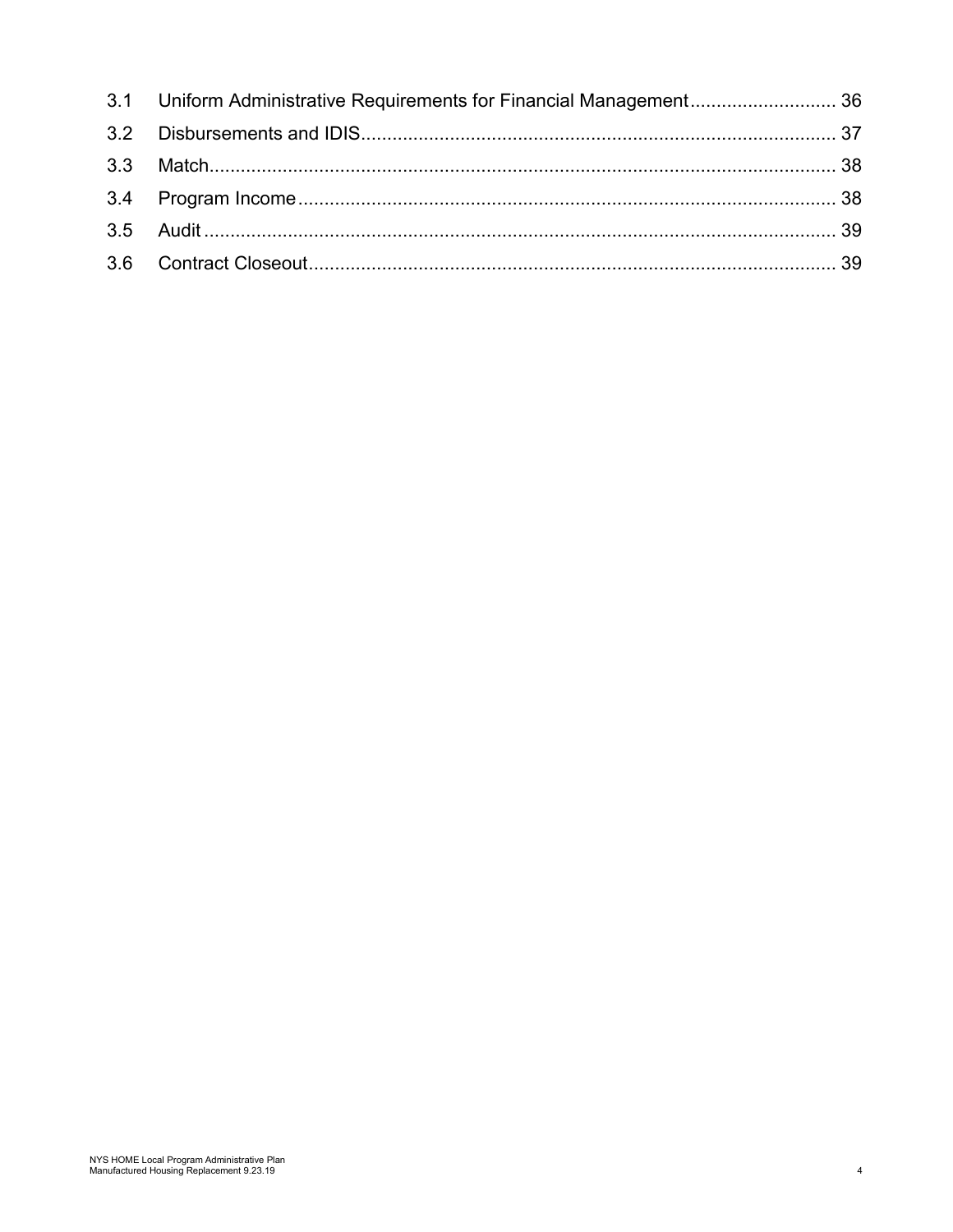# <span id="page-4-0"></span>**1 General Program Administrative Requirements**

# <span id="page-4-1"></span>**1.1 Use of Funds**

### <span id="page-4-2"></span>**1.1.1 Eligible Activity**

- A. **Manufactured Housing Replacement** is considered reconstruction for the purposes of the NYS HOME Local program.
- i. It is the installation, on the same lot, of a new manufactured housing unit that replaces an existing, sub-standard manufactured or mobile home standing on the site at the time of project commitment or was demolished within the last 12 months prior to the date of commitment.
- ii. The new unit must be installed on the same site as the unit that is being replaced.
- iii. The new unit must be less than 122% larger than the old unit.
- iv. The number of housing units on the lot may not be decreased or increased as part of a reconstruction project, but the number of rooms per unit may be increased or decreased.
- v. New manufactured units must meet NYS and/or Local Code upon completion and be installed according to the Manufactured Home Construction and Safety Standards at 24 CFR Part 3280.
- vi. The 2013 HOME Final Rule requires all HOME assisted new manufactured units to be installed in compliance with Permanent Foundation Requirements at 92.251(e) upon completion.
- vii. All new manufactured units and appliances must be Energy Star rated and/or meet Energy Star standards.
- viii. Ownership at application of the assisted unit must be in compliance with one of the forms of ownership identified in this Plan.
- ix. The home must continue to be owned and occupied by the applicant household as defined by the forms of ownership identified in this Plan throughout the Period of Affordability (POA).

### <span id="page-4-3"></span>**1.1.2 Form(s) of Assistance**

A. HTFC requires that the HOME assistance be secured with the HTFC Note and Mortgage. The LPA will be given the template for this document at contract execution.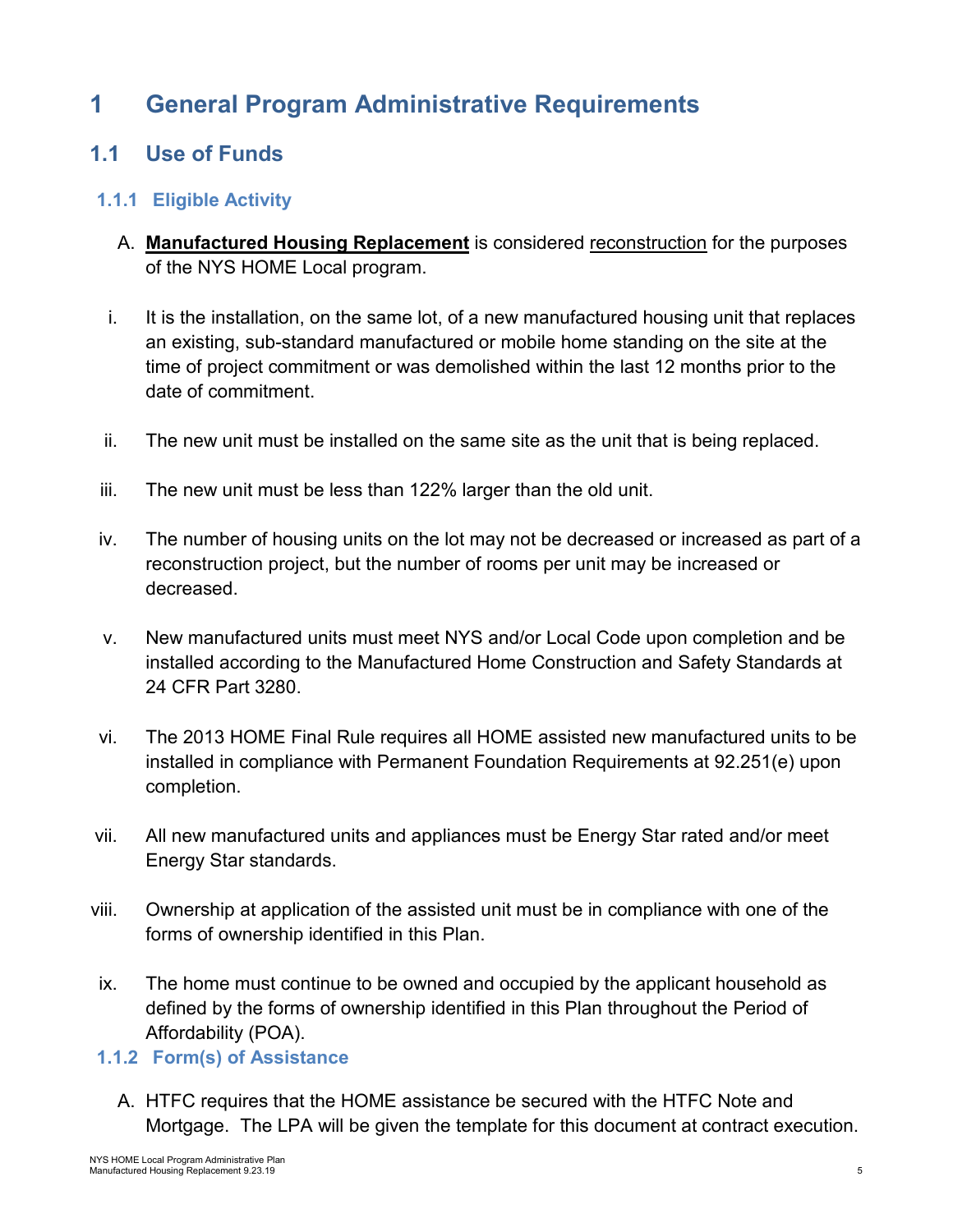No other forms to secure the HOME investment will be accepted. The note and mortgage requires execution and public recording.

#### <span id="page-5-0"></span>**1.1.3 Program Budget**

- A. The Program Budget is approved prior to contract execution and is included as an attachment to the contract and this Plan. It is enforceable along with all contract provisions. The budget must be in compliance with the NYS HOME Local Program Budget Policy available on the HCR HOME Program website.
- B. The total budget cannot be exceeded. HOME funds will not be disbursed over the amount originally approved.
- C. A variation from this budget in any line item by more than 10% requires HTFC prior approval. Offsetting decreases to HOME funds from another line item is required.
- D. Reimbursement for amounts over any line item will be withheld until approved by HTFC.
- E. Requests for budget revisions should be submitted to the LPAs assigned NYS HOME Local Program Manager.
- F. Requests for reimbursement must include a status of line items against the program budget.
- G. Other funds provided as HOME Match cannot be reduced in the budget without prior HTFC approval.

#### <span id="page-5-1"></span>**1.1.4 Program Schedule**

- A. The Program Schedule is approved prior to contract execution and is included as an attachment to the contract and this Plan. It is enforceable along with all other contract provisions.
- B. A sample Schedule format is available on the HCR HOME Program website.
- C. The Schedule contains progress milestones that the LPA must report on a bi-annual basis to HTFC. Failure to achieve milestones could result in suspension of funds, increased monitoring and possible required changes to program administration. Changes to the milestones that need to be met require HTFC approval.
- D. The term of the contract is 2 years.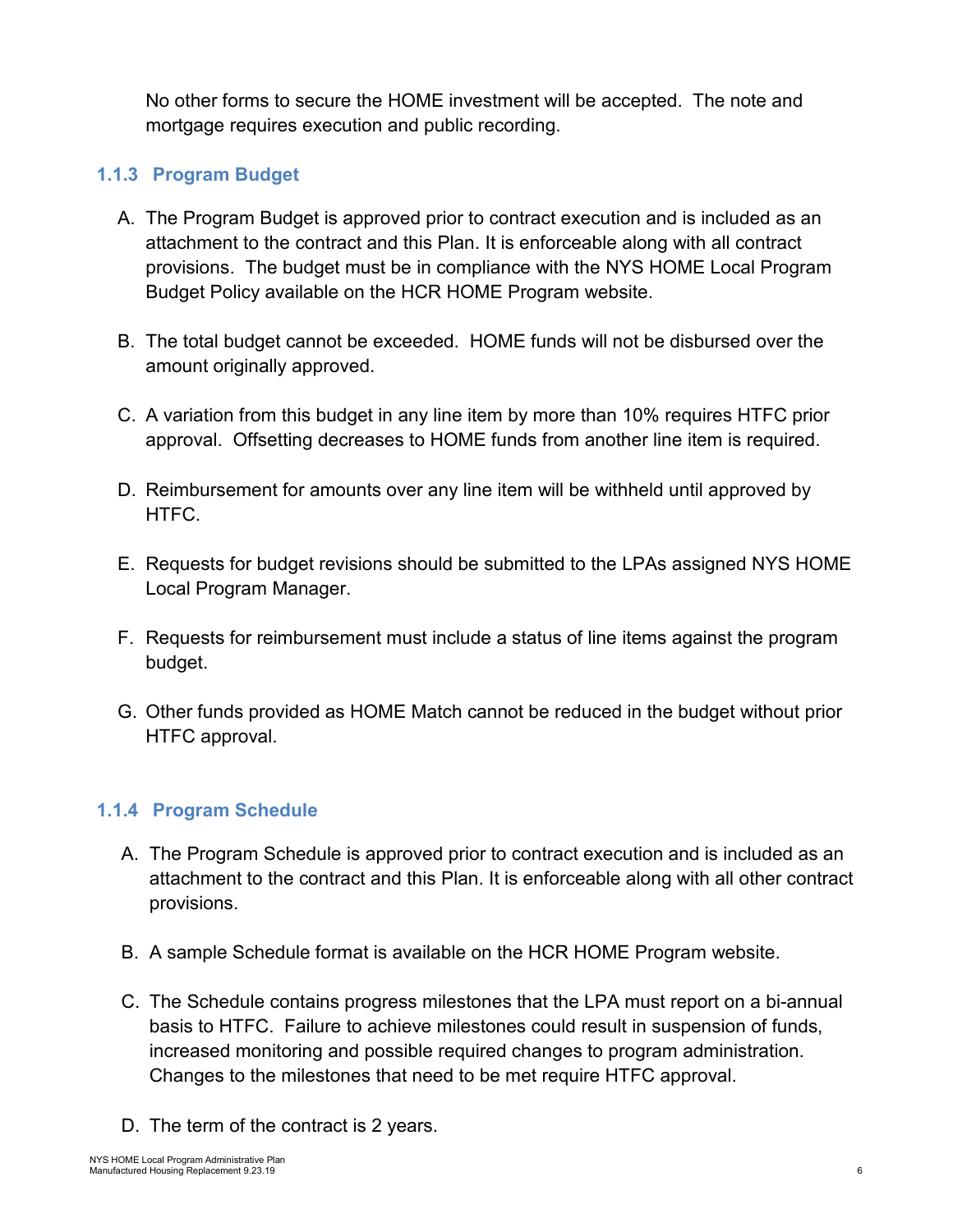E. Requests for extended time to complete the program must be approved by HTFC and will be limited or not approved.

#### <span id="page-6-0"></span>**1.1.5 Eligible Administrative and Project Delivery**

- A. Administrative costs are costs that the LPA incurs in order to administer or manage its overall HOME program. LPAs may use up to 5% of their award for eligible administration costs.
- B. Project delivery are costs that the LPA incurs to pay staff to implement activities for specific units. LPAs may use up to 13% of their award for eligible project delivery.
- C. Eligible staff costs for administration and project delivery are described in the NYS HOME Local Program Budget Policy, available on the HCR HOME Program website.
- D. Project delivery costs are required to be tied to a specific address, including documentation of specific projects in timesheets. The LPA must certify that it is keeping timesheets allocating time to specific projects to be able to invoice and must provide documentation of time sheets when requesting payment.
- E. LPA staff costs charged as project delivery may not be charged as Administrative costs.
- F. If a project is not completed, the project delivery may not be charged as project delivery, and may only be charged as an Administrative cost.
- G. All project delivery costs are subject to the maximum per unit assistance limits.
- H. Administrative or project delivery costs paid with HOME funds may not be charged to the owner or included in the owner's note and mortgage.

# <span id="page-6-1"></span>**1.2 Environmental Review:**

A. 24 CFR 58.22 prohibits the commitment or expenditure of HOME funds or other funds until the environmental review process is completed and the environmental clearance and subsequent release of funds has been received. If prohibited activities are undertaken by an LPA prior to receiving the approval or release of funds, the applicant is at risk for the denial of assistance and repayment of HOME funds.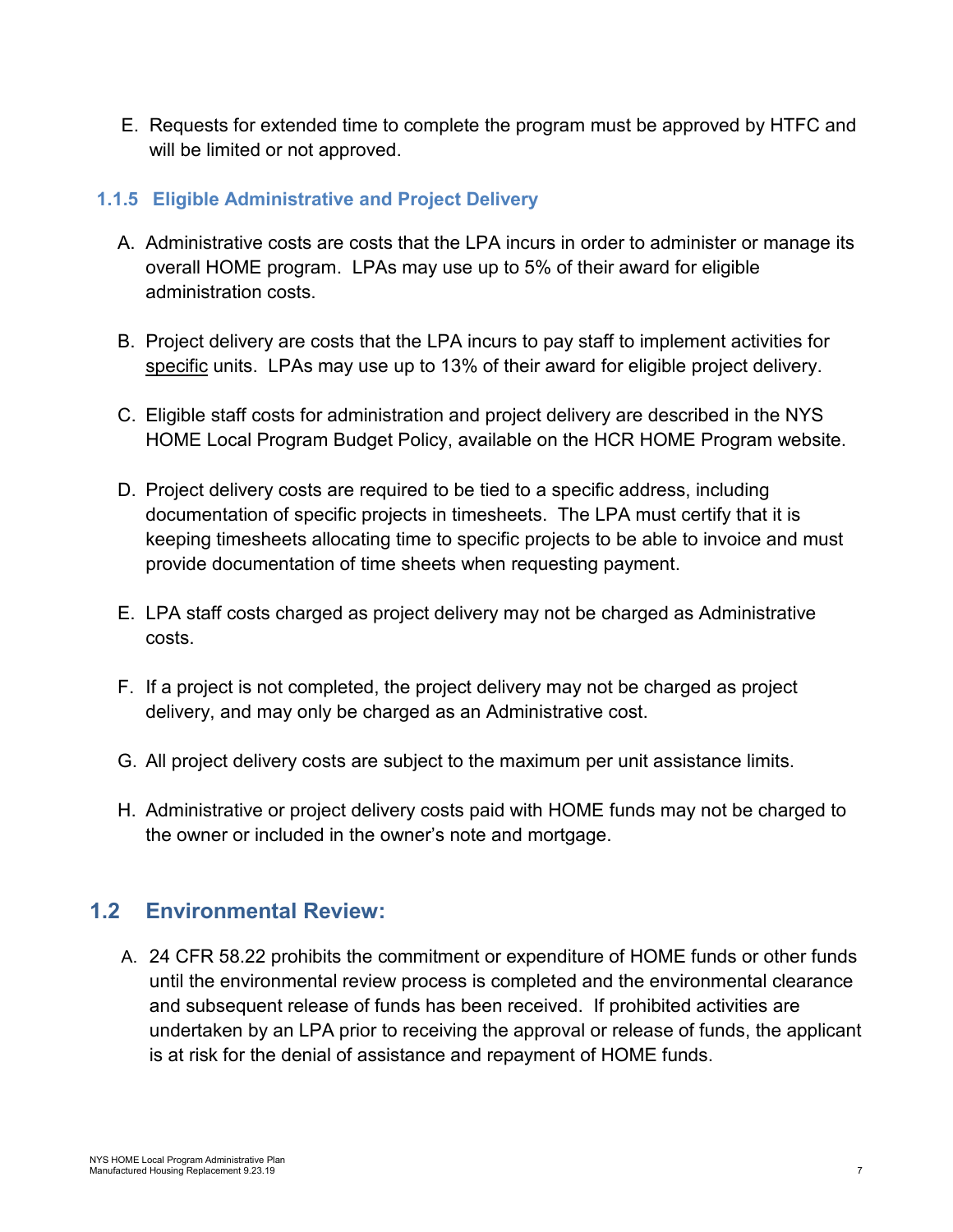#### <span id="page-7-0"></span>**1.2.1 Tier 1 (Programmatic) Clearance**

- A. Prior to contract execution the HTFC and the LPA conducted a programmatic Tier 1 environmental review with HCR's Environmental Analysis Unit (EAU), which generally approved that the program activities would not harm the environment in the service area. As a part of this process, the LPA must maintain a copy of the Environmental Review Record (ERR) and make it available for public review. It should contain the project description and all environmental analysis, findings and complaints.
- B. LPA instructions to complete the programmatic Tier 1 environmental review are available on the HCR HOME Program website.

#### <span id="page-7-1"></span>**1.2.2 Tier 2 (Individual Site Specific) Clearance**

- A. Individual properties (units) and structures will need to have Tier 2, site specific environmental clearance before the LPA can commit funds and set up the unit in IDIS.
- B. All LPAs must follow site specific environmental review procedures available on the HCR HOME Program website.

#### <span id="page-7-2"></span>**1.3 Non-Discrimination and Equal Access**

A. No person in the United States shall, on the grounds of race, color, national origin, religion, or sex be excluded, denied benefits, or subjected to discrimination under any program funded in whole or in part by HOME funds. LPAs are subject to all federal and State fair housing and equal opportunity laws and orders, as referenced in 24 CFR Parts 92.350 and 92.351 to include: Title V of the Civil Rights Act of 1964, as amended (42 U.S.C. 2000d et seq.), The Fair Housing Act (42 U.S.C. 3601-3620.), Equal Opportunity in Housing (Executive Order 11063, as amended by Executive Order 12259), Age Discrimination Act of 1975, as amended (42 U.S.C. 6101-6107.)

LPAs should refer to the HOME Local Program Fair Housing-Equal Opportunity-Affirmative Marketing Policy available on the HCR HOME Program website.

### <span id="page-7-3"></span>**1.4 Workplace Requirements**

- A. LPAs are subject to the Equal Employment Opportunity requirements related to nondiscrimination and equal access: The LPA shall comply with the following, as applicable. LPAs must not discriminate in hiring and employment practices. To comply, LPAs must:
	- i. Post an Equal Employment Opportunity Poster in a conspicuous place (poster available at: [http://www.dol.gov/regs/compliance/posters/eeopost.pdf\)](http://www.dol.gov/regs/compliance/posters/eeopost.pdf);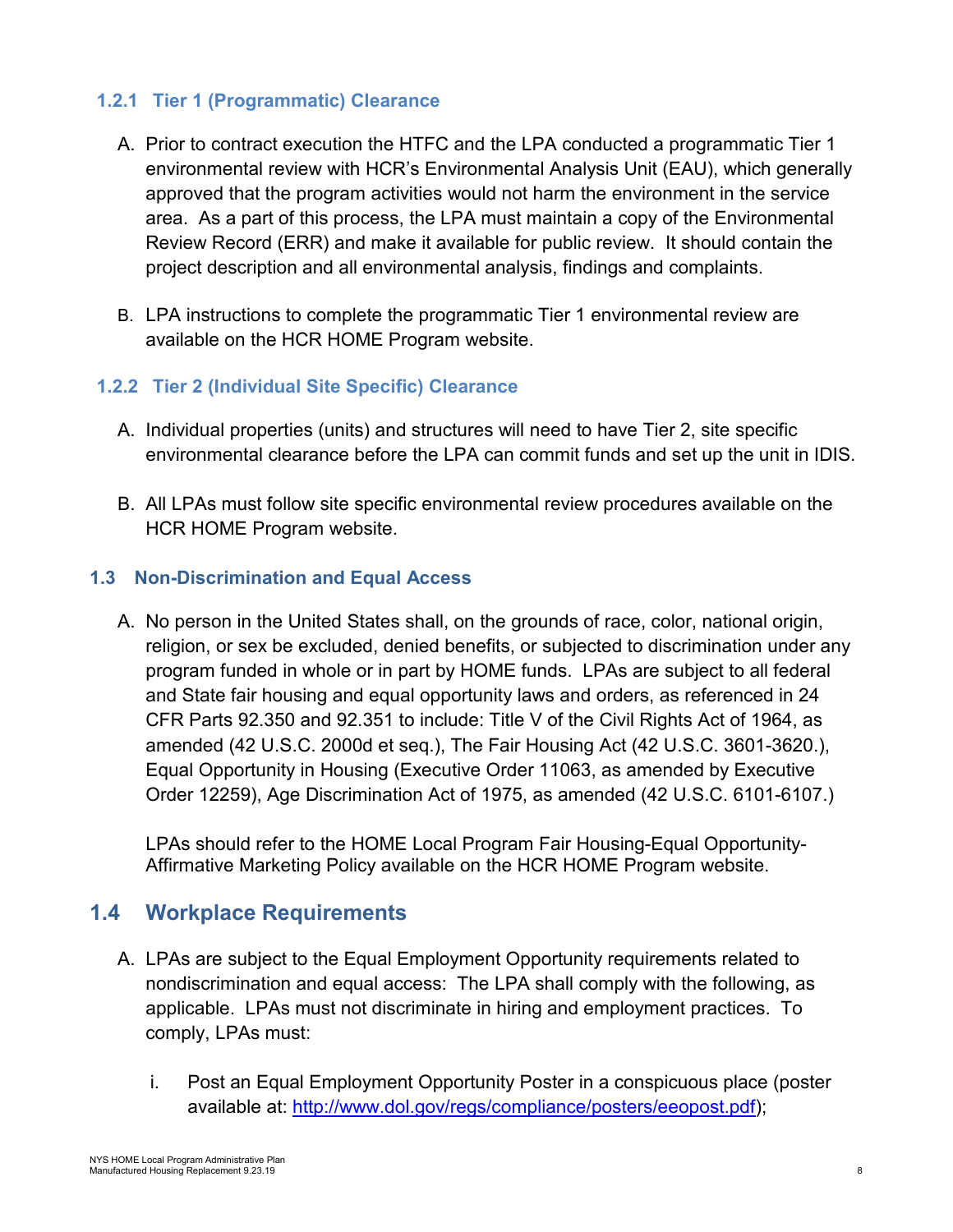- ii. Include the EEO tagline in all employment advertising: "All qualified applicants will receive consideration for employment without regard to race, color, religion, sex, sexual orientation, gender identity or national origin."
- iii. Keep records of all employment actions and decisions, including job descriptions, postings, applications/resumes, interviews, tests, offers, written employment policies and procedures, and personnel files, and make available for inspection by state and federal agencies if requested.
- iv. If the LPA has 50 or more employees and a contract in excess of \$50,000, submit an annual EEO-1 Report (report form available at: [http://www.eeoc.gov/employers/reporting.cfm.](http://www.eeoc.gov/employers/reporting.cfm)
- B. LPAs with contracts in excess of \$100,000 are subject to the Drug-Free Workplace Act of 1988, which requires:
	- i. Distribution of a policy statement to all employees that the unlawful manufacture, distribution, dispensation, possession or use of a controlled substance is prohibited in the covered workplace and specifying the actions that will be taken against employees who violate the policy;
	- ii. Notification of employees that as a condition of employment on a Federal contract or grant, the employee must a) abide by the terms of the policy statement; and b) notify the employer, within five calendar days, if he or she is convicted of a criminal drug violation in the workplace;
	- iii. Establishment of a drug-free awareness program; and
	- iv. If a covered employee is convicted of a criminal drug offense in the workplace, notify HTFC within 10 days, and require the employee to participate in drug abuse assistance or rehab program.

### <span id="page-8-0"></span>**1.4.1 Affirmative Marketing**

- A. Affirmative marketing steps consist of actions to provide information and otherwise attract eligible persons in the housing market area to the available housing without regard to race, color, national origin, sex, religion, familial status or disability.
- B. LPAs should refer to the HOME Local Program Fair Housing-Equal Opportunity-Affirmative Marketing Policy available on the HCR HOME Program website for additional information as a basis for the creation of the LPAs Affirmative Marketing Plan.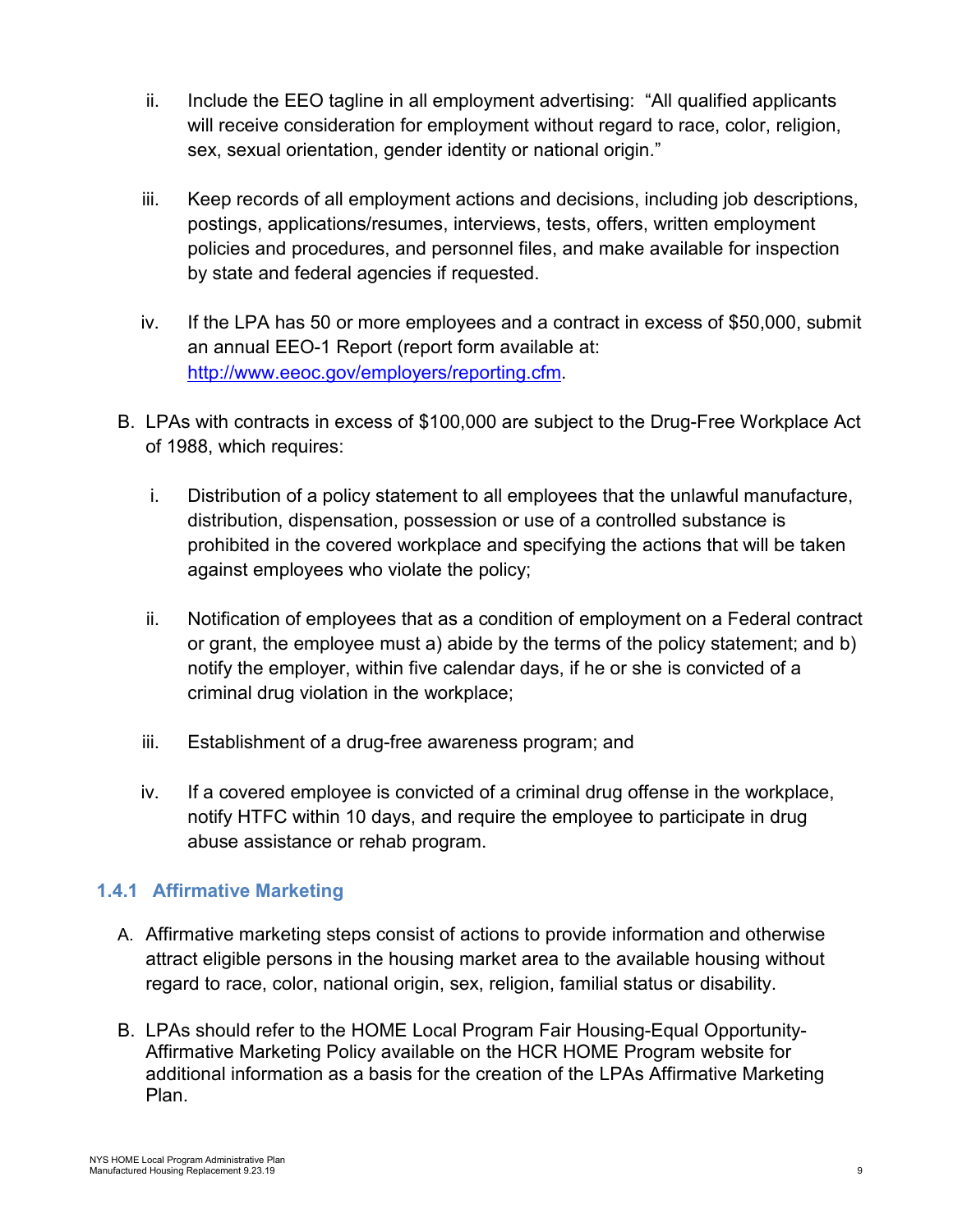- C. Each LPA HOME-funded program must have and follow an affirmative marketing plan consistent with the HOME regulations at 24 CFR 02.351. The plan must define the affirmative marketing procedures that will take place to provide information and otherwise attract eligible persons in the program service area to the available housing or assistance without regard to race, color, national origin, sex, religion, familial status or disability. Required elements of the plan include:
	- i. Identification of those persons across the protected classes that are expected to be "least likely to apply."
	- ii. Description of how the LPA will inform potential participants about fair housing and affirmative marketing policies.
	- iii. Description of specific procedures or activities that will be used to inform and solicit applications from those "least likely to apply" without special outreach.
	- iv. Delineation of the records that will be kept to document the affirmative efforts.
	- v. Description of how the LPA will assess the results of the affirmative actions and make corrective actions if necessary.
- D. If the program is targeted to a special need or target population, the Plan should describe:
	- i. How the program will be marketed across all protected classes within the special need preference.
	- ii. If the program targets persons with disabilities, how the program will be marketed to all disabilities (however, advertisements can identify the specific services available based on the targeted disability).

#### <span id="page-9-0"></span>**1.4.2 Accessibility to Apply to the Program**

- A. HOME regulations require adherence to the following three regulations governing the accessibility of Federally-assisted buildings, facilities and programs: Americans with Disabilities Act (42 U.S.C. 12131; 47 U.S.C. 155,201,218, and 225.), The Fair Housing Act and Section 504 of the Rehabilitation Act of 1973.
- B. All HOME projects are subject to accessibility requirements of 92.251(b) (1) (iv). For manufactured housing replacement, reasonable accommodations are required to make the program accessible to persons with disabilities, including affirmative outreach, accessible office locations and assistance with applications.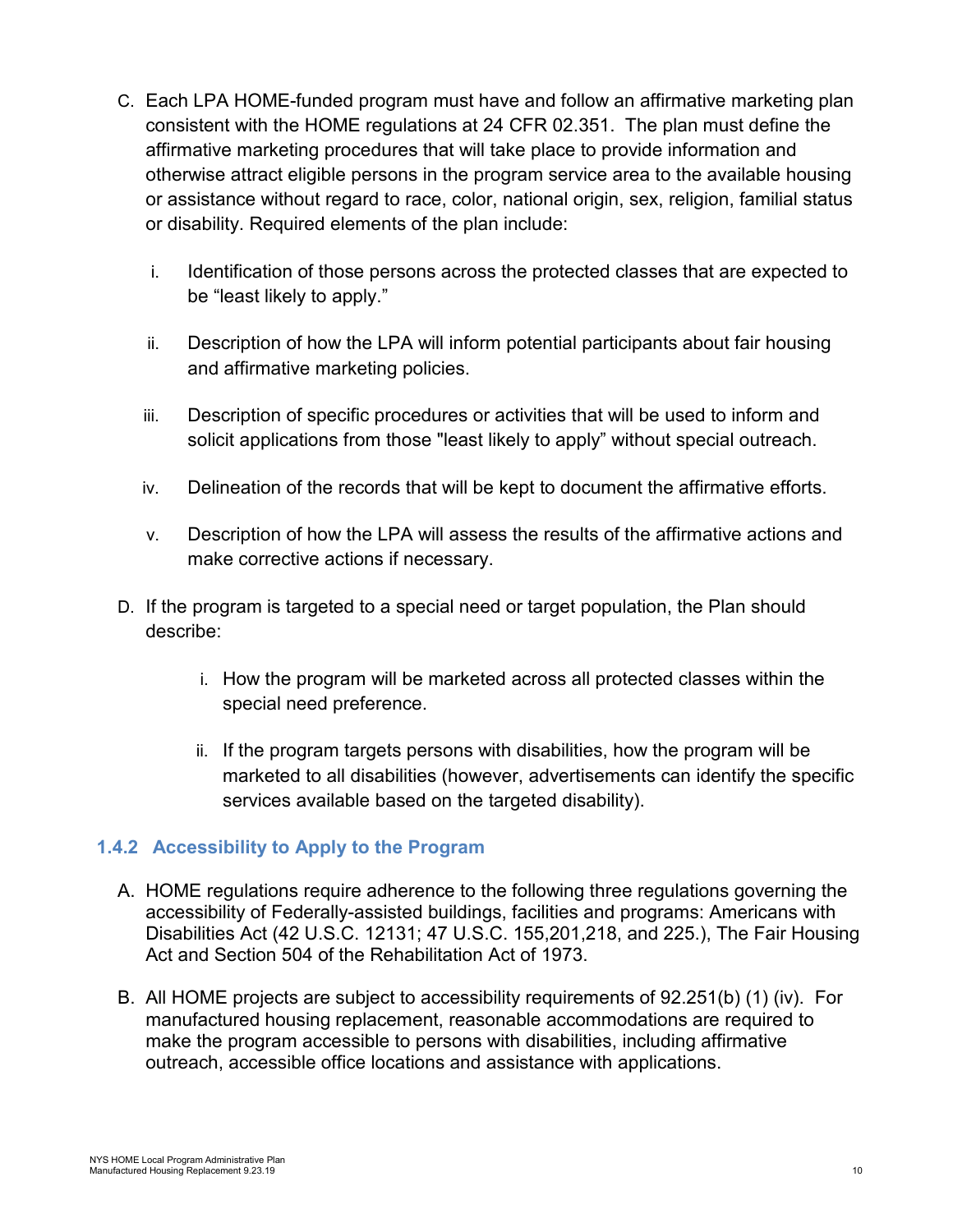# <span id="page-10-0"></span>**1.5 Written Agreements & Legal Documents**

- A. All households receiving assistance must execute a written agreement for HOME program assistance with the LPA and Contractor or new manufactured home seller that is consistent with HOME requirements at 92.504(c) (4). The template for this agreement must be approved by HTFC at contract execution. This agreement must be executed with the homeowner, LPA and contractor or new manufactured home seller, prior to setting up the unit in IDIS.
- B. LPAs must secure the HOME funds invested by placing a lien (note and mortgage) against the property for a 10 year POA. The POA is 10 years, regardless of the amount of HOME funds invested. LPAs must use the HTFC provided note and mortgage to secure the HOME investment, **no other forms will be accepted**. The template for the note and mortgage will be made available to LPAs at contract execution.
- C. LPAs should refer to the HOME Local Memo "Guidance on what to include in the lien amount" available on the HCR HOME Program website.
- D. The LPA must record the note and mortgage and have the original document returned to the HTFC at the following address:

Housing Trust Fund Corporation (HTFC) Office of Community Renewal - NYS HOME Local Program Hampton Plaza 4<sup>th</sup> Floor South 38-40 State Street Albany, New York 12207

- E. The HTFC will provide LPAs with an affidavit of exemption at contract execution that will exempt State filing fees for recording the note and mortgage.
- F. For the note and mortgage, the term of the lien is for 10 years at zero percent (0%) interest. The principal balance will be reduced by 1/10th on each anniversary date of when the unit was completed in IDIS. No repayment is required if the homeowner remains as principal resident throughout the POA. If the home is sold or the owner no longer resides as principal resident, the pro-rated portion of the lien must be repaid to the HTFC.
- G. The note and mortgage must be prepared by the LPA and signed by the homeowner prior to beginning of any construction activities and before setting up the unit in IDIS. The note and mortgage must be recorded immediately upon completion of construction activities and after final sign off by the homeowner, the contractor and LPA that all work has been completed to satisfaction and the unit is documented to meet NYS and/or Local Code.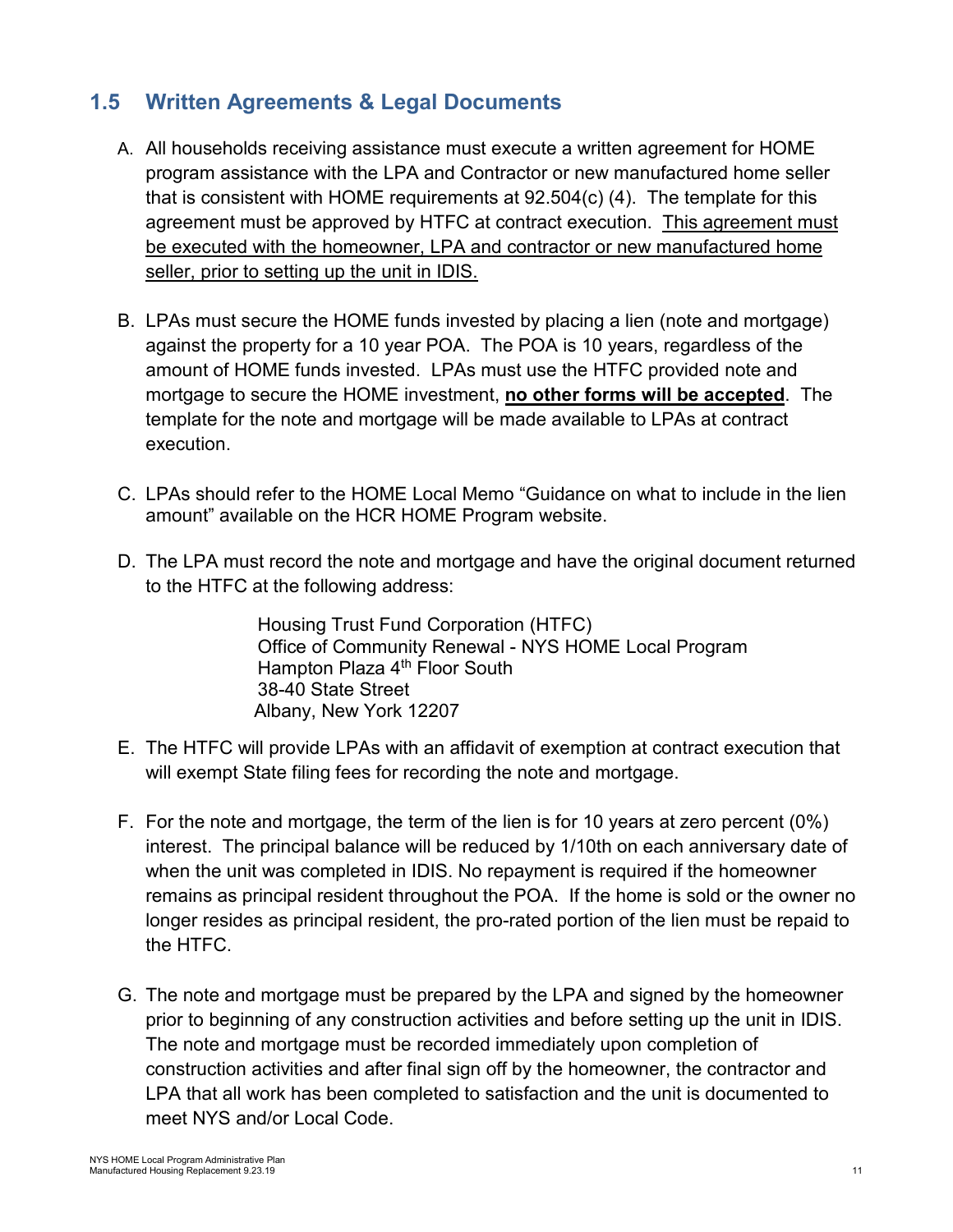H. If the home is sold during the POA to another HOME eligible homeowner, the note and mortgage terms may be assumable.

# <span id="page-11-0"></span>**1.6 Recordkeeping**

- A. Program files must be kept to document compliance with all of the requirements of the contract and this Plan. The Program File Checklist is attached in this Plan and also available on the HCR HOME Program website.
- B. Project files must be kept to meet the requirements of 92.508(a) (3). The Project File Checklist is included in this Plan and is also available on the HCR HOME Program website.
- C. The LPA shall retain all applicable administrative and project records to include as applicable: evaluation, property description and location, copies of written agreements, records regarding project requirements, maximum subsidy determination, compliance with property standards, information about contractors and vendors to include verification of non-debarment, verification of qualifications and experience, invoices and payment records, related correspondence, audits, schedule for completion or other information as requested by HTFC.
- D. The LPA will maintain records of the use of funds pursuant to the contract submit reports and cooperate with audits and inspections by HTFC or HUD as necessary.
- E. The LPA shall submit performance reports, in such format and at such times as HTFC or HUD may prescribe and shall provide to HTFC any document, report or information that HTFC deems necessary.
- F. The LPA shall retain all applicable administrative and project records and documentation pertinent to Other Federal Requirements, as specified in 24 CFR 92.508, for a period of five (5) years after the POA terminates.
- G. Representatives of HTFC, HUD or their designees may examine any records or information pursuant to the contract.
- H. The Catalogue of Federal Domestic Assistance (CFDA) number for this program is 14.239.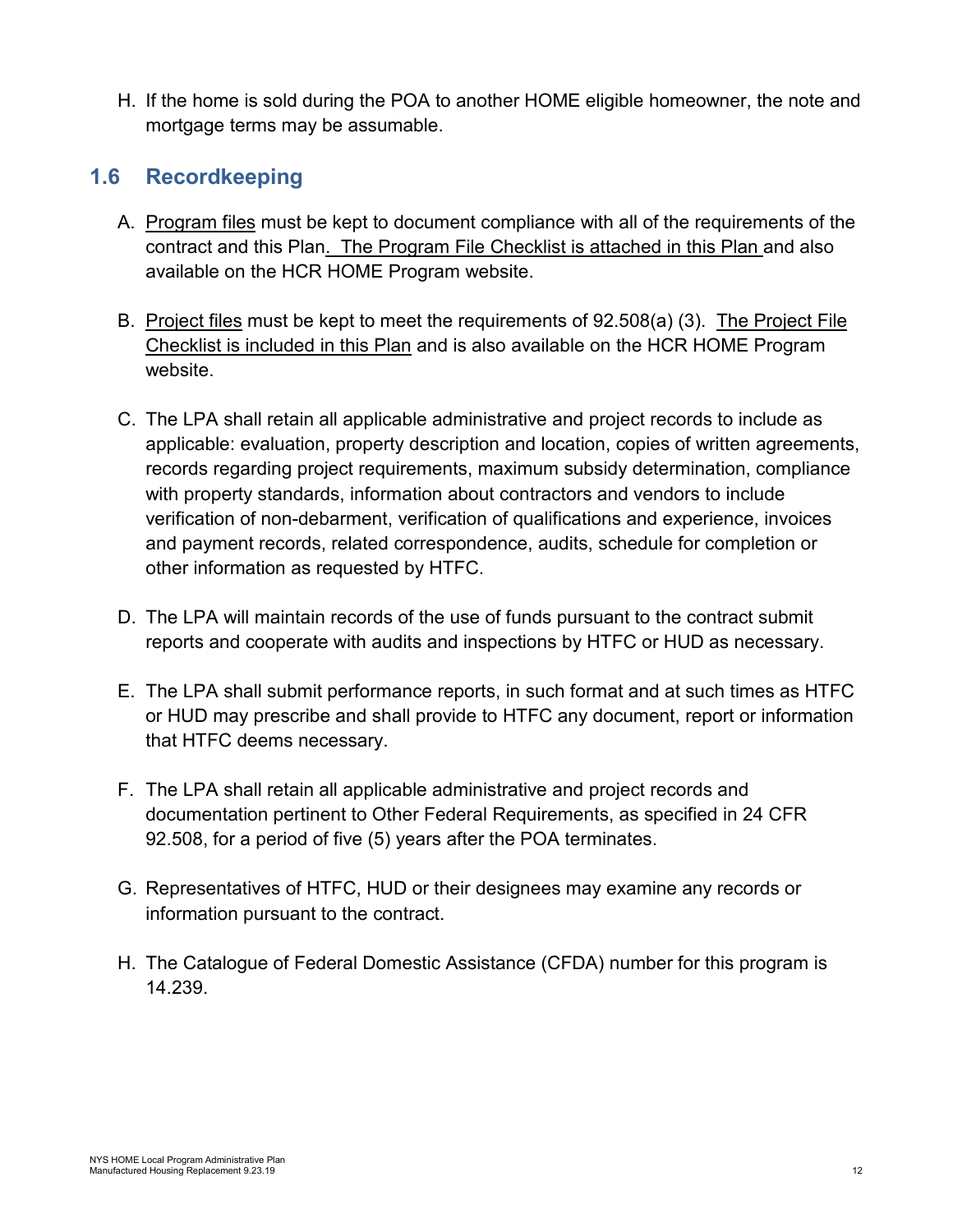# <span id="page-12-0"></span>**1.7 Reporting**

#### <span id="page-12-1"></span>**1.7.1 Project set-up report**

- A. A Homeowner Rehab Set-Up (used for MHR) form should be submitted when a project commitment is ready – that is:
	- i. A written agreement and contract has been executed by the LPA, the homeowner and the contractor or new manufactured home seller.
	- ii. Housing replacement of the sub-standard manufactured unit is ready to commence.
	- iii. The site to be HOME assisted must also have site specific, Tier 2 environmental approval.
- B. The set-up form and instructions are available on the HCR HOME Program website.
- C. The completed form should be submitted to the NYS HOME IDIS mailbox at: [homeidis@nyshcr.org](mailto:homeidis@nyshcr.org)

#### <span id="page-12-2"></span>**1.7.2 Project Completion Report**

- A. A project completion form must be submitted when a unit is completed signifying that:
	- i. The sub-standard manufactured housing unit has been replaced with a new manufactured unit and it has been inspected to meet program design and construction requirements.
	- ii. The new manufactured unit is documented to meet NYS and/or Local Code.
	- iii. The LPA, homeowner and contractor or new manufactured home seller have signed off that all work has been completed to satisfaction.
	- iv. All funds have been disbursed.
	- v. The HTFC lien has been executed and publicly recorded.
- B. The Homeowner Rehab Completion form (used for MHR) and instructions are available on the HCR HOME Program website.
- C. The completed form should be submitted to the HOME IDIS mailbox at: [homeidis@nyshcr.org.](mailto:homeidis@nyshcr.org)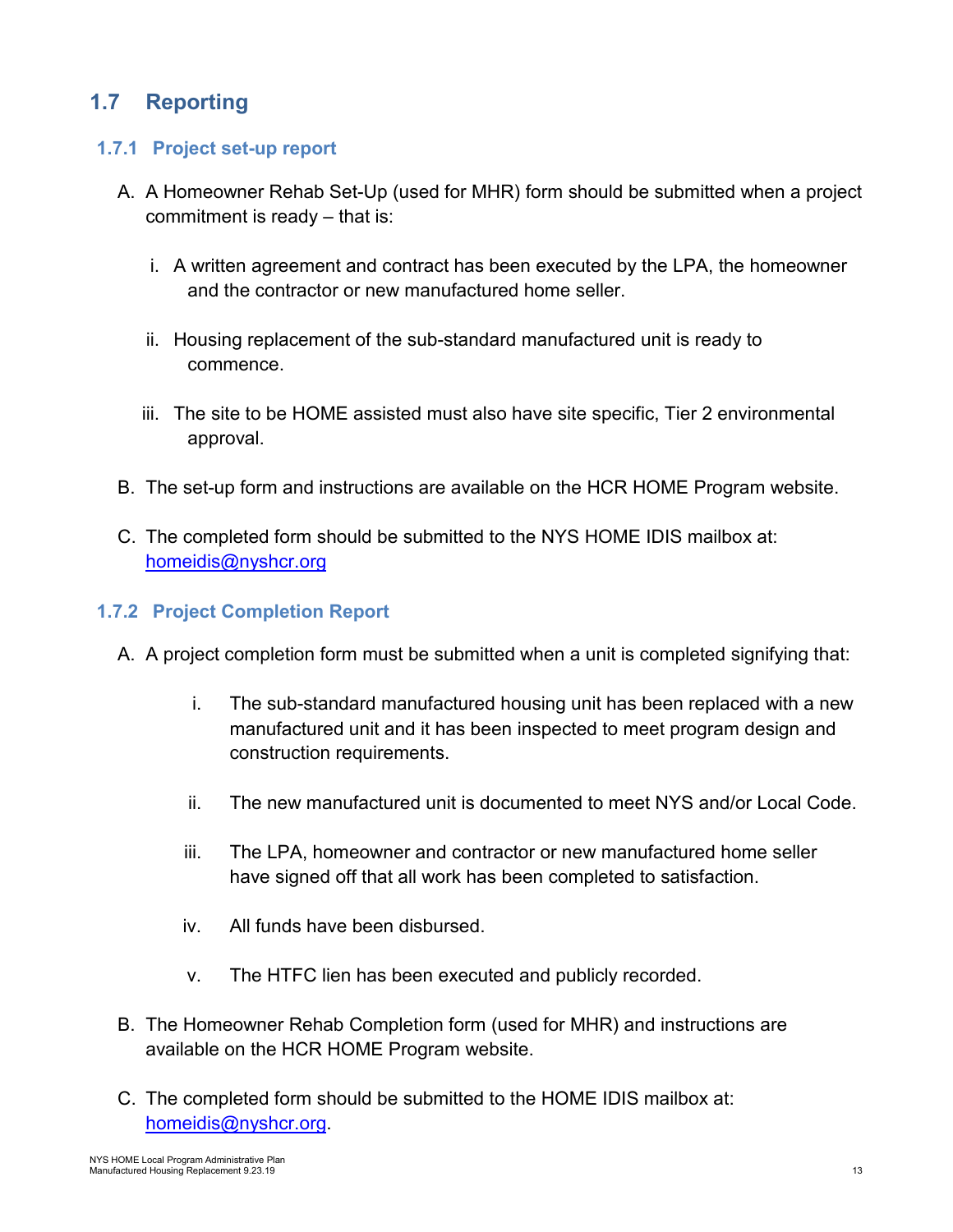#### <span id="page-13-0"></span>**1.7.3 Bi-annual & Final Reports**

- A. LPAs must submit bi-annual reports on current progress as compared to the schedule and milestones contained in the contract and this Plan.
- B. The bi-annual report will be made available at the time of contract execution.
- C. At the end of the contract term and upon final completion of all units to be assisted in the program, the LPA will be sent a completion report from their Program Manager detailing the units assisted and funds expended. Any remaining funds not expended will be de-obligated and re-allocated according to the State's Action Plan. Issuance of this report will terminate the contract and officially close out the program.

# <span id="page-13-1"></span>**1.8 LPA Project Monitoring**

- A. The LPA is responsible for ensuring full compliance of every project with HOME requirements, and for monitoring all projects and maintaining records of monitoring.
- B. During manufactured housing replacement, the LPA must monitor construction activities to ensure implementation of the construction contract.
- C. The LPA is responsible for ensuring full compliance of every project with HOME requirements, and for monitoring all projects and maintaining records of monitoring.
- D. The LPA must notify HTFC of sales and HOME funds recovered, and the receipt of program income.
- E. HTFC will monitor the LPA annually through desk reviews and conduct onsite monitoring as needed throughout the contract term.

#### <span id="page-13-2"></span>**1.8.1 Project Records**

- A. Records demonstrating compliance with HOME requirements are to be retained in the project file. Required documentation is specified in the Manufactured Housing Replacement Project File Checklist in this Plan and available on the HCR HOME Program website and must contain:
	- i. Written agreements with homeowner and contractor or new manufactured home seller.
	- ii. Public filing receipts along with copy of the executed HTFC note and mortgage
- B. This list is not all inclusive. Please refer to the checklist or contact your Program Manager for detailed information.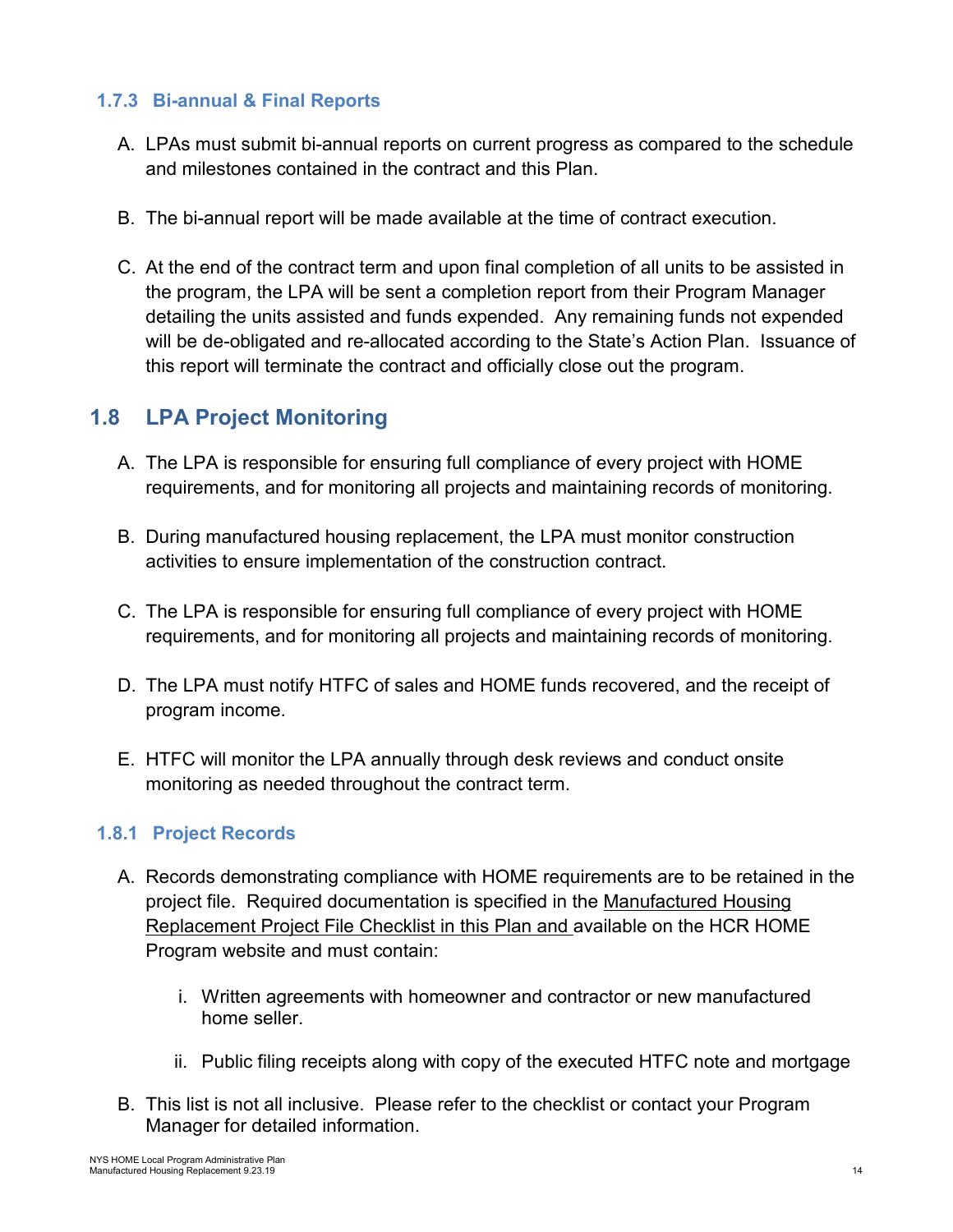C. Project file records must be retained for a minimum of five years after project close out and throughout the POA.

#### <span id="page-14-0"></span>**1.8.2 Post-Completion Monitoring**

The following provides a summary of the annual monitoring requirements for HOME assisted owner-occupied housing and is applicable throughout the POA:

- A. The LPA must notify HTFC of any expected sales of HOME assisted units or noncompliance with residency requirements related to the HTFC note and mortgage throughout the POA.
	- i. The LPA must assist the HTFC to work with HOME assisted households when requesting refinancing, subordination, request for payment and satisfactions of the HTFC note and mortgage.
	- ii. A 10 year POA applies to all manufactured home replacement as an owneroccupied housing activity program.
	- iii. The affordability period is regulated by the recapture provisions defined in the HTFC note and mortgage.
	- iv. The HOME funds must be recaptured if the HOME assisted unit is not occupied by the homeowner as principal resident during the POA. (24 CFR 92.254 (a) (5)). The homeowner written agreement must document the recapture provisions.
- B. LPA requirements for continued affordability monitoring:
	- i. Annually, the LPA must verify that the owner continues to reside in the HOME assisted housing throughout the POA. The LPA must annually mail a letter to the homeowner requesting verification that the home is occupied by the HOME assisted applicant. General forms of verification include a copy of a utility bill, bank statement, or cancelled mail with the address and name of the homeowner, in addition to a signed statement verifying they live in the home as their primary address. The mailing envelope must include the following: "Address Correction Requested/Do Not Forward".
	- ii. The Homeowner's Insurance policy must include the HTFC as a loss payee during the POA.
	- iii. Annual documentation of principal residency and insurance requirements must be maintained in the project file.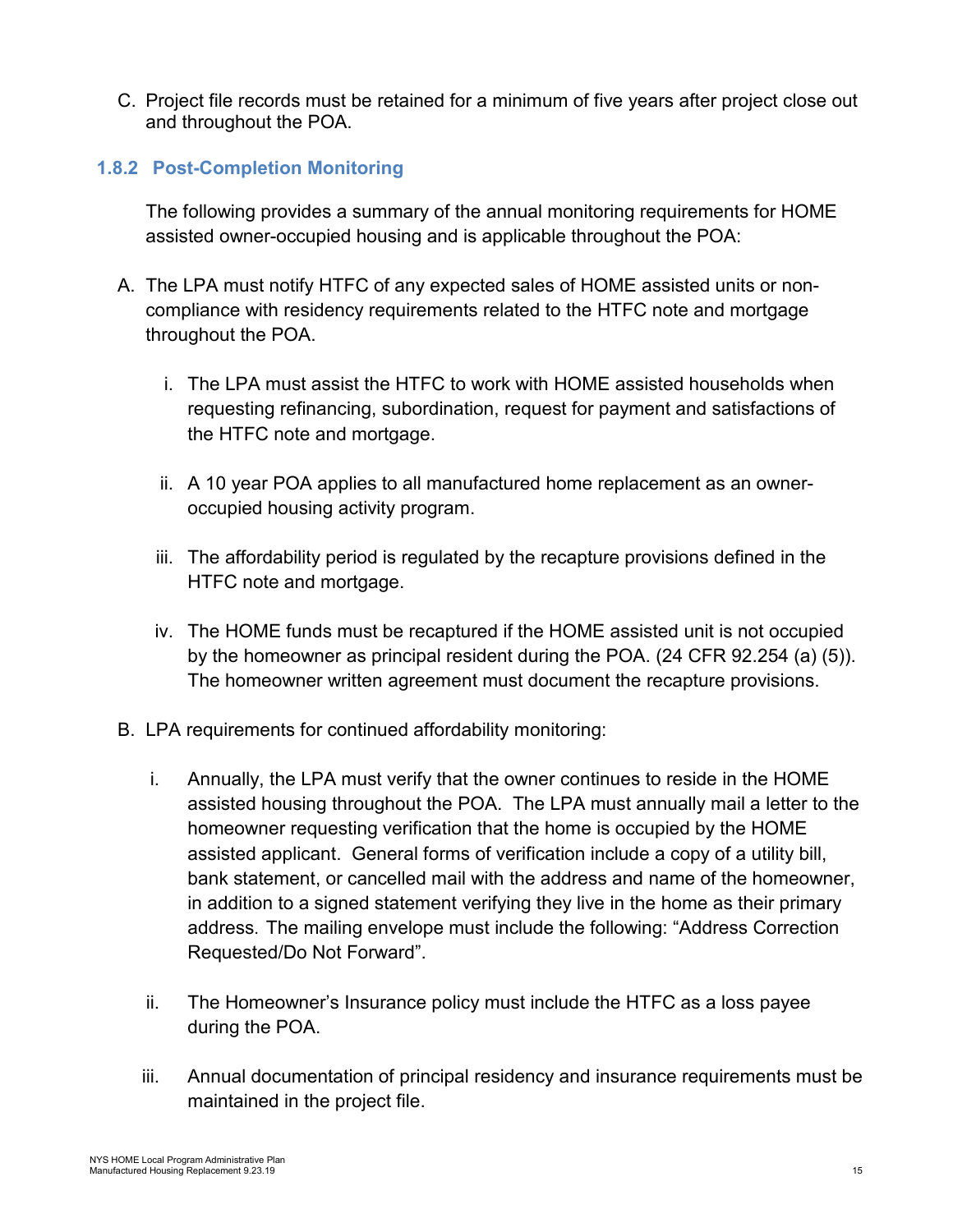# <span id="page-15-0"></span>**1.9 HTFC Monitoring of LPAs**

- A. HTFC will monitor the LPA annually through desk audits, review of bi-annual reports and may conduct risk based, on-site monitoring, as needed throughout the contract term.
	- i. The State has implemented a risk based monitoring system (RAS), in compliance with federal HOME program regulations at 92.504(d). The RAS will use a risk analysis tool and scoring system to inform HTFC of which LPAs may need increased monitoring and/or technical assistance.
	- i. HTFC will review the first project file submitted by the LPA to their HOME Local Program Manager for completeness and accuracy prior to IDIS set-up and draws. The LPA will submit the first project file information specified in the Initial Project File Submission Checklist included in this Plan when the project is ready for setup in IDIS. HTFC reserves the right to require additional file submissions if the first file submission is not adequate.
	- ii. The LPA is required to send in bi-annual reports documenting program progress. The data from the bi-annual reports will be used to inform the risk analysis tool of the RAS system. Programs determined to be at high risk that are not performing successfully will be monitored more frequently and may require on-site monitoring. The RAS will identify programs that are at risk which will allow for earlier HTFC intervention to prevent program close out and/or de-obligation of HOME funds.
	- iii. Post-completion Monitoring: for manufactured housing replacement, the recapture requirements are self-enforcing through the recorded HTFC note and mortgage; however, the LPA is required to annually verify that the unit meets principal residency and insurance requirements.
	- iv. Other Monitoring of LPAs includes: routine processing of setup reports, disbursement requests and other paperwork submitted to HTFC provides additional opportunities to monitor program activities.
	- v. Requests for reimbursement for HOME eligible expenses are examined to ensure that only reimbursement for approved program expenditures is being sought. If appropriate back up documentation of the expense does not accompany the disbursement request or if information submitted is problematic, the disbursement request is rejected.
	- vi. At program close out, the closed contract will be transferred to the HCR Asset Management Unit to monitor the projects for the remaining term of the POA.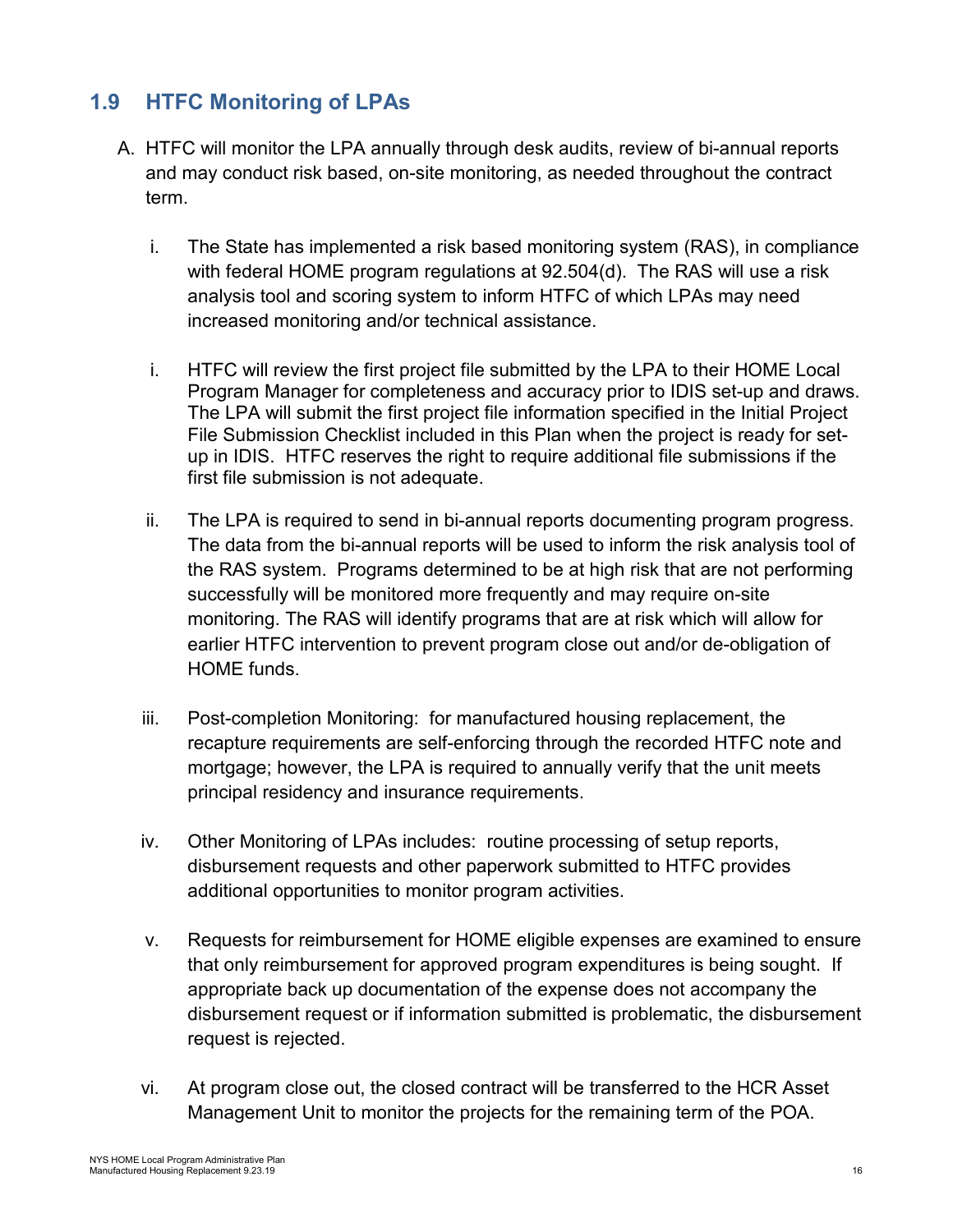# <span id="page-16-0"></span>**1.10 Attachments**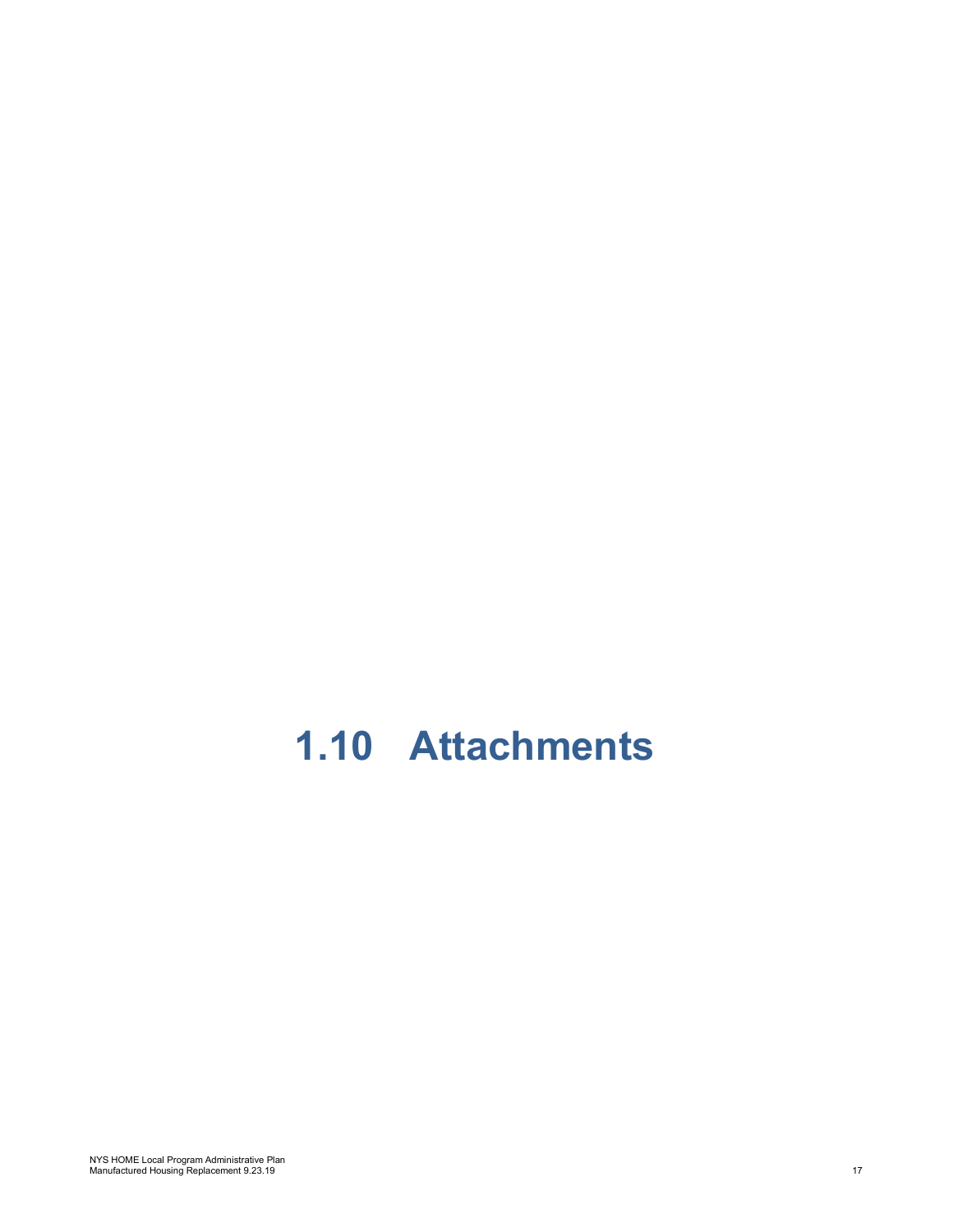# <span id="page-17-0"></span>**1.10.1 LPA Manufactured Housing Replacement – Program File Checklist**

| <b>File</b>                                      | <b>Check if in</b><br>file | <b>Date</b> | <b>Notes</b> |
|--------------------------------------------------|----------------------------|-------------|--------------|
|                                                  |                            |             |              |
| <b>Program Application &amp; Contract</b>        |                            |             |              |
| Application                                      |                            |             |              |
| Award letter                                     |                            |             |              |
| <b>Executed agreement</b>                        |                            |             |              |
| Admin Plan (& approved amendments)               |                            |             |              |
| Budget (& approved amendments)                   |                            |             |              |
| Schedule (& approved amendments)                 |                            |             |              |
| <b>Program Standards &amp; Documents</b>         |                            |             |              |
| Program manufactured home standards              |                            |             |              |
| Owner underwriting & subsidy layering guidelines |                            |             |              |
| Homeowner wr. agreement addendum                 |                            |             |              |
| Homeowner note/mortgage                          |                            |             |              |
| Program income limits - by year                  |                            |             |              |
| Maximum price/value limits - by year             |                            |             |              |
|                                                  |                            |             |              |
| <b>Program Administrative Records</b>            |                            |             |              |
| Program (Tier 1) environmental clearance         |                            |             |              |
| Affirmative marketing plan & outreach            |                            |             |              |
| Procurement procedures                           |                            |             |              |
| MWBE/Section 3 outreach                          |                            |             |              |
| Application intake & wait list                   |                            |             |              |
| Denials, appeals, fair housing complaints        |                            |             |              |
| Conflict of interest determinations              |                            |             |              |
| <b>Bi-annual Report</b>                          |                            |             |              |
|                                                  |                            |             |              |
| <b>Financial Management Files</b>                |                            |             |              |
| Project budget & eligible costs                  |                            |             |              |
| Admin/project delivery costs documentation       |                            |             |              |
| Draw requests                                    |                            |             |              |
| Disbursement documentation                       |                            |             |              |
| Receipt/disposition of recapture funds & program |                            |             |              |
| income                                           |                            |             |              |
| Audit (if applicable)                            |                            |             |              |
|                                                  |                            |             |              |
| <b>Ongoing Monitoring Files</b>                  |                            |             |              |
| Resales/prepayments - notification & disposition |                            |             |              |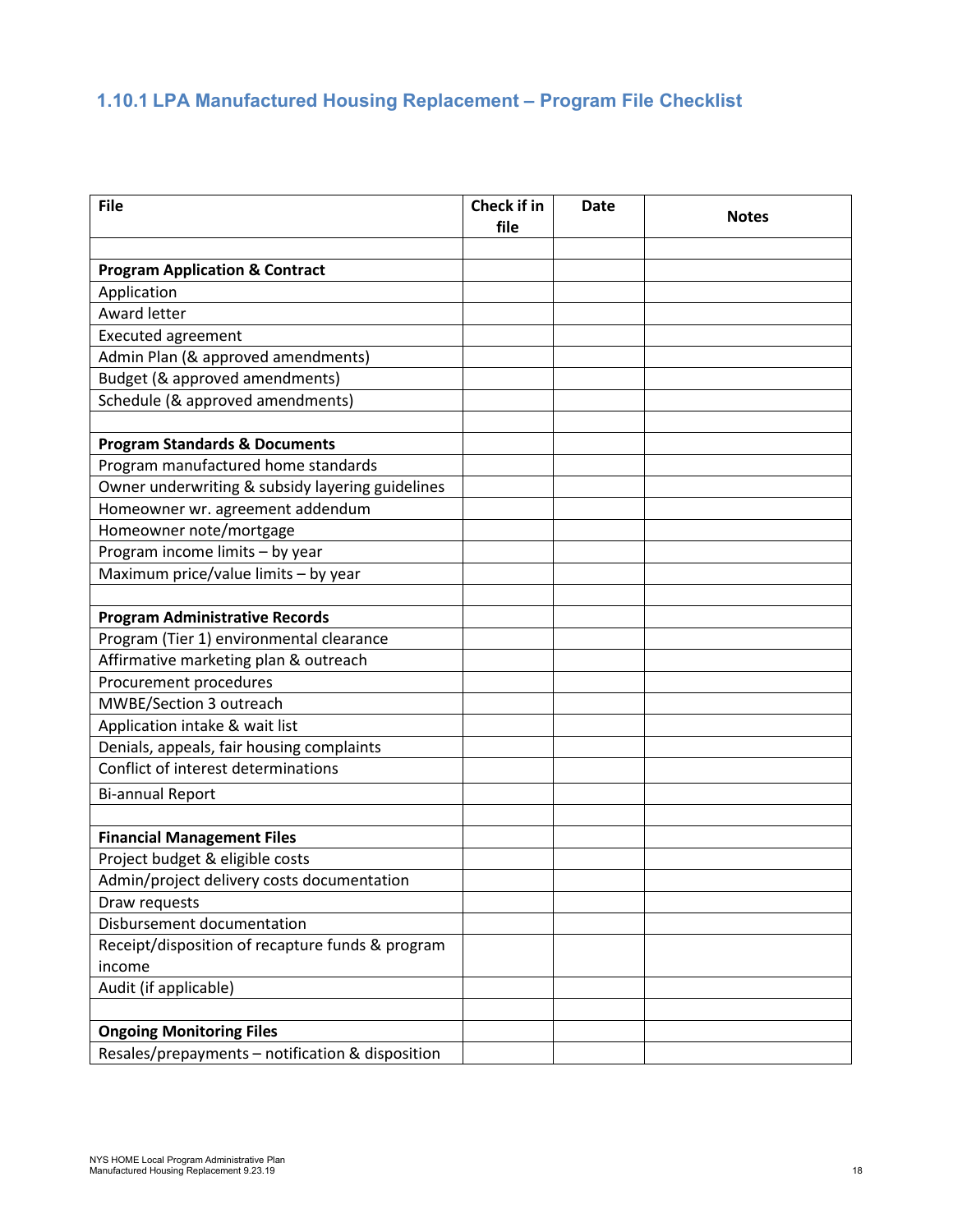# <span id="page-18-0"></span>**1.10.2 LPA Manufactured Housing Replacement – Project File Checklist**

| <b>Property Address:</b> | <b>SHARS:</b> |
|--------------------------|---------------|
|--------------------------|---------------|

| Project Files (for each project)           | <b>Check if in</b><br>file | <b>Date</b> | <b>Notes</b> |
|--------------------------------------------|----------------------------|-------------|--------------|
|                                            |                            |             |              |
| Homeowner application                      |                            |             |              |
| Homeowner income determination             |                            |             |              |
| Authorization to release information       |                            |             |              |
| Income source documentation                |                            |             |              |
| Property ownership documentation           |                            |             |              |
| Initial property inspection & replacement  |                            |             |              |
| determination                              |                            |             |              |
| Project underwriting & HOME assistance     |                            |             |              |
| determination                              |                            |             |              |
| Property environmental clearance           |                            |             |              |
| Property price/value determination         |                            |             |              |
| Executed homeowner wr. agreement           |                            |             |              |
| Replacement home bids & contract           |                            |             |              |
| Site work bids & contract                  |                            |             |              |
| IDIS project set-up form                   |                            |             |              |
| <b>Building permit</b>                     |                            |             |              |
| Project relocation records (if applicable) |                            |             |              |
| Progress inspections                       |                            |             |              |
| Contractor invoices, approvals, payments   |                            |             |              |
| Occupancy permit/local NYS Code inspection |                            |             |              |
| Final inspection - HOME standards          |                            |             |              |
| IDIS project completion form               |                            |             |              |
| Recorded note & mortgage                   |                            |             |              |
|                                            |                            |             |              |
| <b>Ongoing Monitoring</b>                  |                            |             |              |
| Annual verification of owner occupancy     |                            |             |              |
| Resale - recapture & disposition of funds  |                            |             |              |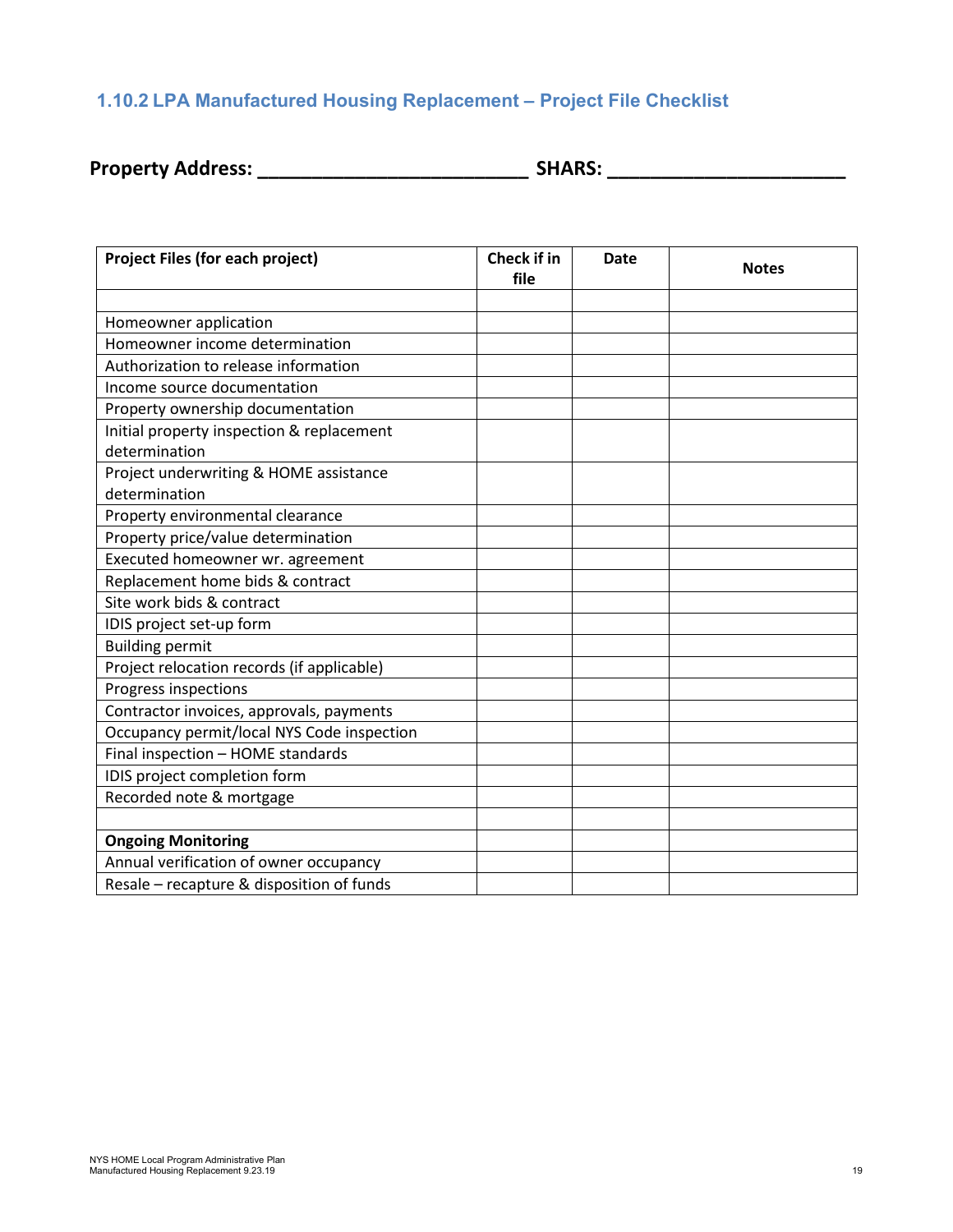# <span id="page-19-0"></span>**2 Project Requirements**

# <span id="page-19-1"></span>**2.1 Eligible Project Costs & Maximum Subsidy**

#### <span id="page-19-2"></span>**2.1.1 Eligible Project Costs**

- A. Eligible project costs are those permitted by the NYS HOME Local Program Budget Policy available on the HOME Program website and as approved by HTFC at contract execution. Please review the policy for specific eligible and in-eligible costs. In general, eligible costs include:
	- i. Manufactured home replacement hard costs necessary to replace the substandard unit with a new manufactured unit that is Energy Star rated to meet NYS and/or Local Code upon completion.
	- ii. Cost for standard energy star rated appliances for the new manufactured unit are eligible (stove, refrigerator, air conditioning, dishwasher, and minor landscaping).
	- iii. Site improvements and connections to off-site utilities necessary to complete the manufactured home replacement.
	- iv. Soft costs related to the replacement of the unit.
	- vii. Administrative and project delivery as permitted in the NYS HOME Local Program Budget Policy.
	- viii. Other third-party costs necessary to implement the improvements, such as permits, inspections, legal and recording fees.
	- ix. Relocation costs as necessary.
- B. In general, ineligible costs include:
	- i. Costs for luxury manufactured home options or improvements that are not consistent with the rule standard of "non-luxury housing with suitable amenities."
	- ii. Payment of any deposits or operating costs.
	- iii. Off-site infrastructure, except for necessary connections to offsite utilities for the assisted unit.
	- iv. Payment of premium for homeowner's or flood insurance.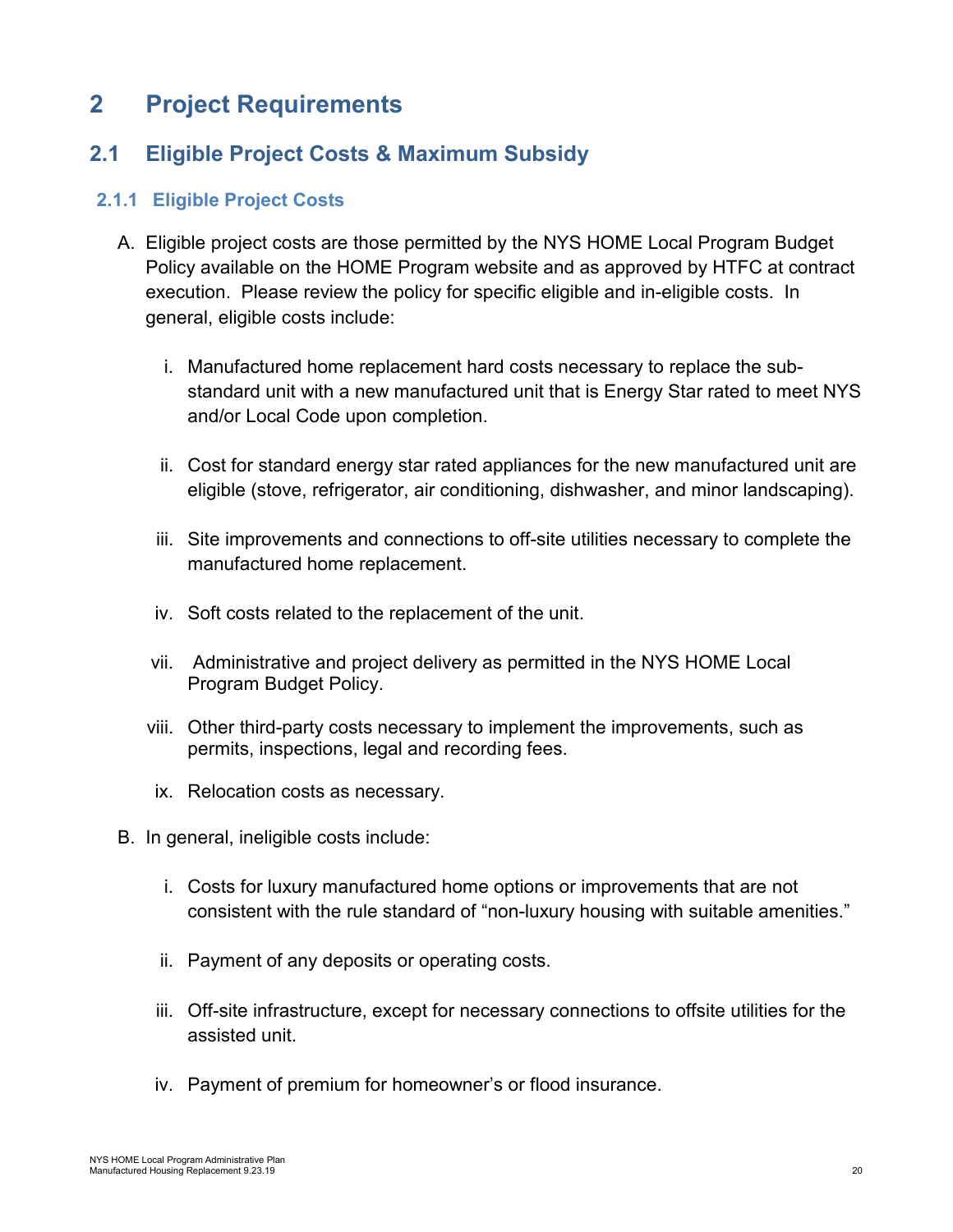- v. Refinancing or payment of other debt.
- vi. Non-capital equipment.
- C. The above list is not inclusive. For more details, refer to the NYS HOME Local Program Budget Policy located on the HCR HOME Program website.

#### <span id="page-20-0"></span>**2.1.2 Project Assistance Limits**

A. HOME funds provided to any owner-occupied manufactured home replacement unit may not exceed \$100,000 per unit, inclusive of all hard and soft costs.

# <span id="page-20-1"></span>**2.2 Applicant Intake and Homeowner Eligibility**

- A. The LPA may not charge applicants servicing, origination, or other fees for the purpose of covering costs of administering the HOME program, except that the LPA may charge nominal application fees (although these fees are not an eligible HOME cost) to discourage frivolous applications. The amount of application fees must be appropriate to the type of application and may not create an undue impediment to a low-income family's participation in the program.
- B. At the time of application, document that the homeowner:
	- i. Owns the property (copy of deed)
	- ii. Lives in the property as their primary residence (by obtaining a copy of utility bill, bank statement, and/or canceled mail with their name and address)
	- iii. Is current on mortgage(s)
	- iv. Is current on property taxes & fees owed to the municipality
	- v. Maintains adequate and has homeowner's and/or flood insurance as necessary and premiums are paid up to date.

#### <span id="page-20-2"></span>**2.2.1 Preferences and Priorities**

- A. Assistance can be limited to units within the identified service area of the program in the application and contract.
- B. Assistance cannot be limited to current or prior residents of the jurisdiction of the target area.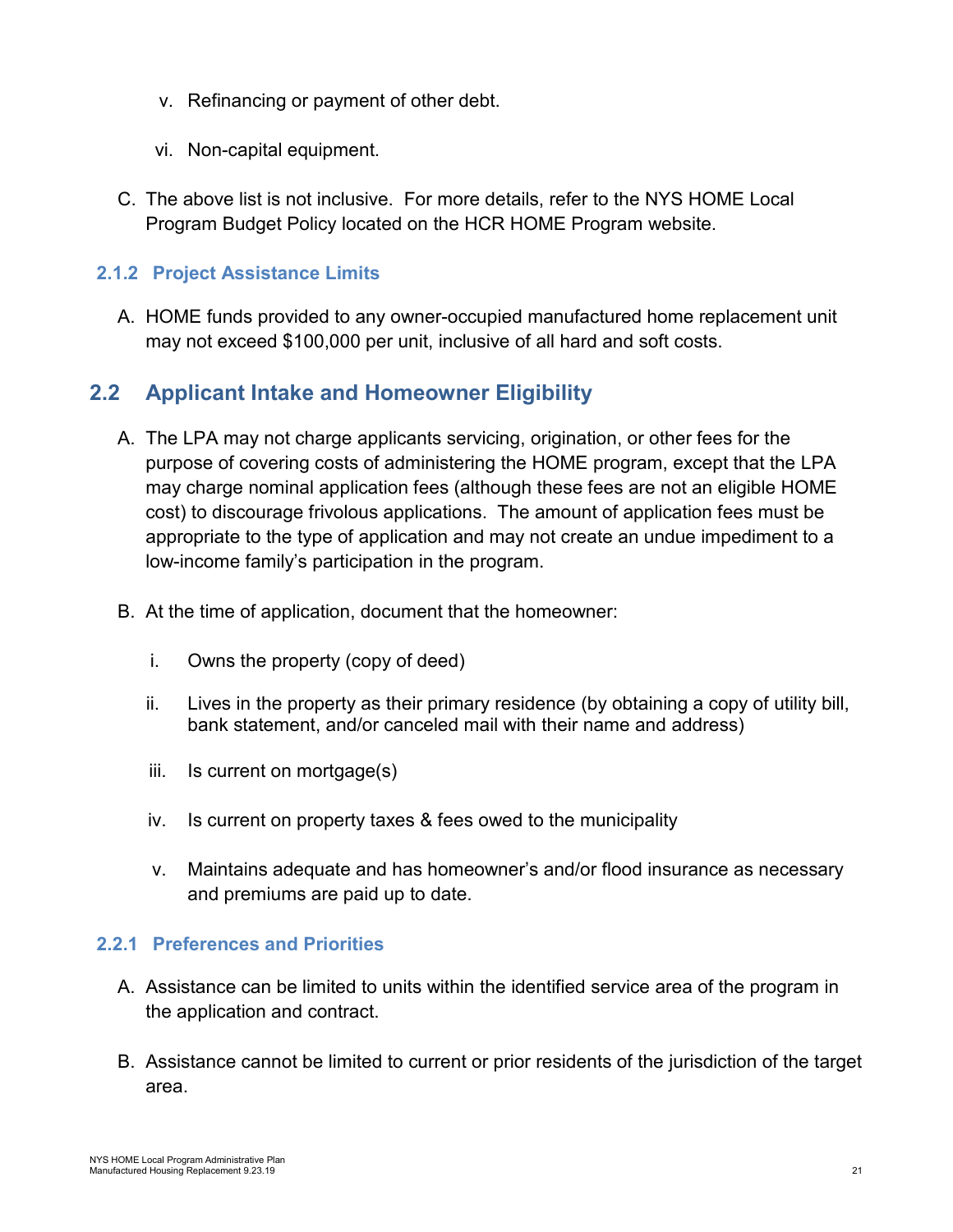- C. Priorities or preferences for certain types of housing or household type is only permissible to the extent that:
	- i. The priority or preference does not violate nondiscrimination and fair housing requirements.
	- ii. The priority housing and household type has been identified in the application and approved by HTFC at contract execution.
	- iii. The priority or preference is fully disclosed in all program documents, advertisements and presentations.
	- iv. The HTFC may allow LPAs to design eligible program activities that may limit beneficiaries to veterans, the elderly, the physically disabled, and/or or give preferences to persons in certain occupations, such as police officers, firefighters, or teachers.
	- v. If the program elects to serve a special needs population, the LPA must have a current service provider agreement that will send direct referrals of clients to the HOME assisted program.
	- vi. Any limitation or preference must not violate nondiscrimination requirements in 24 CFR 92.350.
	- vii. Limiting programs or giving preferences to students or a group of all employees is not permitted.
	- viii. The preference or limitation must be approved by the HTFC at contract execution.

### <span id="page-21-0"></span>**2.2.2 Application Intake & Waiting List**

- A. Applications must be taken in a manner that that ensures fair access, including reasonable time periods and methods of submission. Assistance must be offered to any household requesting assistance in completing the application.
- B. The method for establishing the queue and waiting lists must be disclosed in application materials and briefings.
- C. While priority or preference households may be placed on a separate waiting list, and processed according to the priority, applications must be accepted from any household within the eligible service area.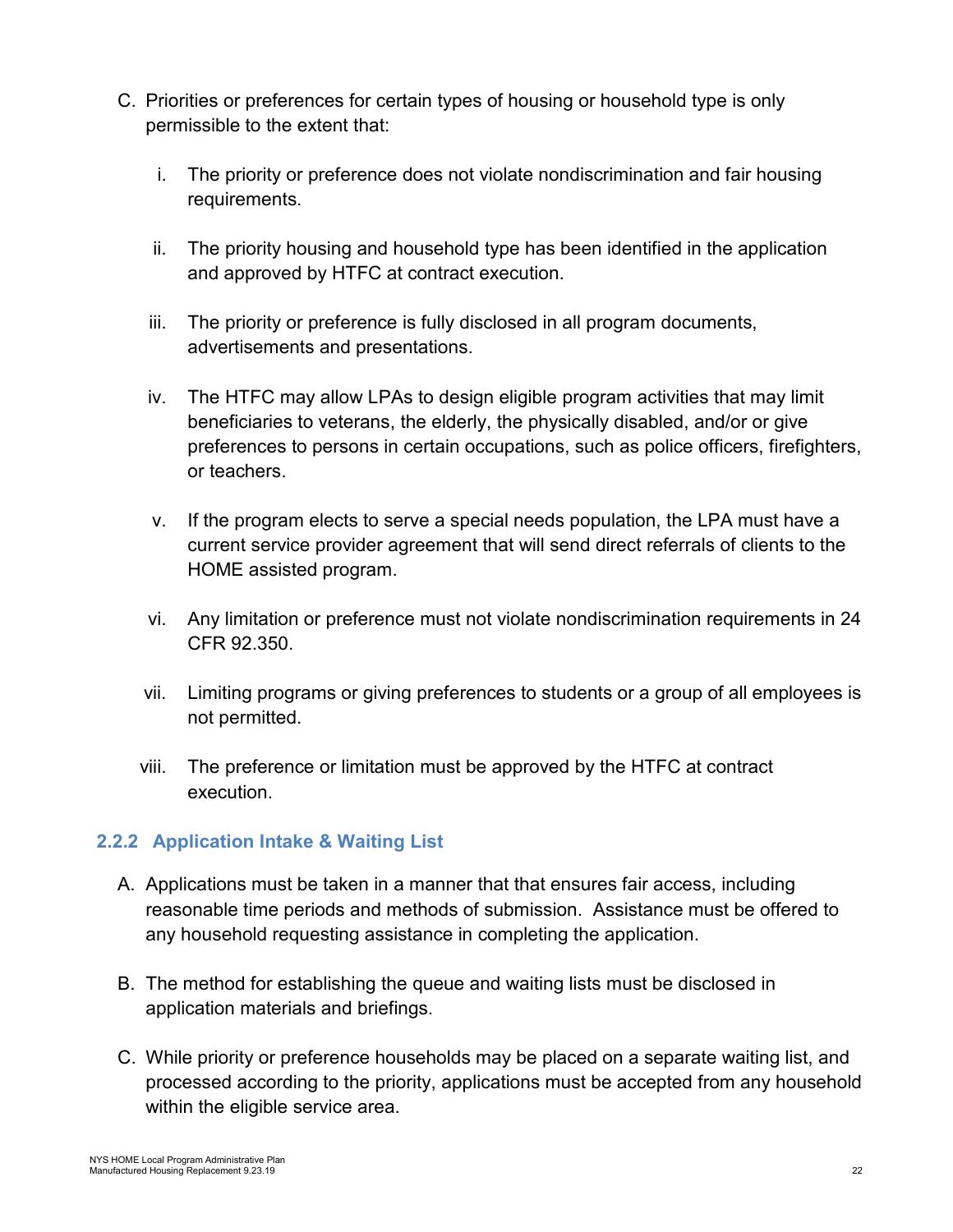- D. Waiting lists must be updated within the last 6 months, maintained and available for inspection.
- E. Income eligibility need not be verified to place an applicant in the queue or on a waiting list. Placement on the list can be based upon the applicant's representation of income, with disclosure that income will be verified prior to the offering of assistance.
- F. LPAs may use an already established wait list from a prior program, however, all applicants must have been pre-qualified to be on the list within the past 6 months.

### <span id="page-22-0"></span>**2.2.3 Conflict of Interest**

- A. The LPA, including its officers, board members and employees, are subject to the presumption of conflict of interest as stated in  $92.356(a) - (c)$ . As such, all such covered persons of the LPA may not receive either program assistance or any contract without the prior written exception granted by HUD.
- B. No person(s) who exercises or has exercised any functions or responsibilities with respect to the activities being assisted with HOME funds or who is or was in a position to participate in the decision-making process or gain inside information related to HOME assisted-activities may obtain a financial interest or financial benefit from a HOME assisted activity or have a financial interest in any contract, subcontract, or agreement with respect to the HOME-assisted activity, or the proceeds from such activity, either for themselves or those with whom they have business or immediate family ties during their tenure or for one year thereafter.
- C. Immediate family ties include, whether related by blood, marriage, or adoption: spouse, parent (including step-parent), child (including stepchild), brother, sister (including step brother or step sister) grandparent, grandchild, and in-laws or a covered person.
- D. Further, no officer, employee, agent, or consultant of a covered person or entity may occupy a HOME assisted affordable housing unit in the Project. However, this provision does not apply to an employee or agent of a rental developer who occupies a housing unit in a HOME- assisted project as a project manager or maintenance worker.
- E. Exceptions: requests for exceptions to this policy must be submitted to HTFC in advance of selection with the information required by  $92.356(d) - (e)$ . HTFC will forward the request to HUD for review. Upon written request, exceptions may be granted by HUD on a case-by-case basis. In the request to HUD, the LPA must disclose the full nature of the conflict, submit proof that the disclosure has been made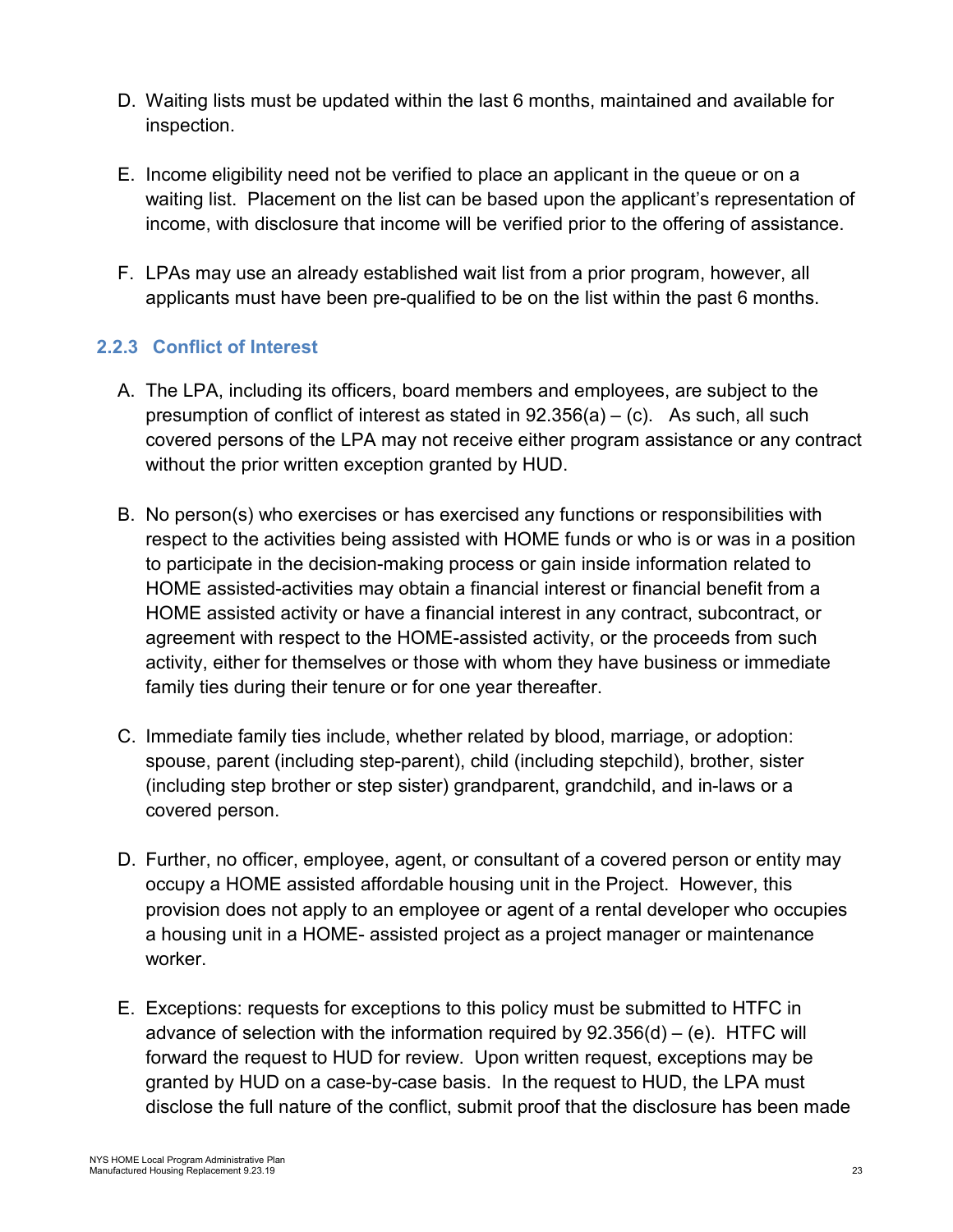public and also provide a legal opinion stating that there would be no violation of State or Local law if the exception were granted by HUD.

#### <span id="page-23-0"></span>**2.2.4 Eligible Forms of Ownership**

- A. The LPA must document that the assisted household owns the unit based on the following and in compliance with 92.254(c):
	- i. Ownership in fee simple title.
	- ii. 99-year leasehold or 50 years if with a Community Land Trust.
	- iii. Condo or co-op ownership eligible.
	- iv. Inherited property: shares ownership with other non-resident heirs, but pays all costs of ownership.
	- v. Life estate: right to live in the property until death, does not pay rent.
	- vi. Inter vivo trust: a living trust in which all trust beneficiaries qualify as low-income and each beneficiary has a legal right to reside in the property until death.
	- vii. Beneficiary deed ownership.
- B. The ownership interest may be subject only to mortgages or other liens or instruments securing debt on the property or any other restrictions or encumbrances that do not impair the good and marketable nature of title to the ownership interest.

#### <span id="page-23-1"></span>**2.2.5 Ineligible Forms of Ownership**

A. Right to possession under a contract for deed, installment contract, or land contract (pursuant to which the deed is not given until the final payment is made) is not ownership.

#### <span id="page-23-2"></span>**2.2.6 Other Homeowner Eligibility Requirements**

A. The assisted homebuyer must be legal a resident of the United States.

#### <span id="page-23-3"></span>**2.2.7 Income eligibility**

A. All households assisted must be under 80% of median income as defined by HUD HOME income limits posted at: [https://www.hudexchange.info/manage-a](https://www.hudexchange.info/manage-a-program/home-income-limits/)[program/home-income-limits/.](https://www.hudexchange.info/manage-a-program/home-income-limits/)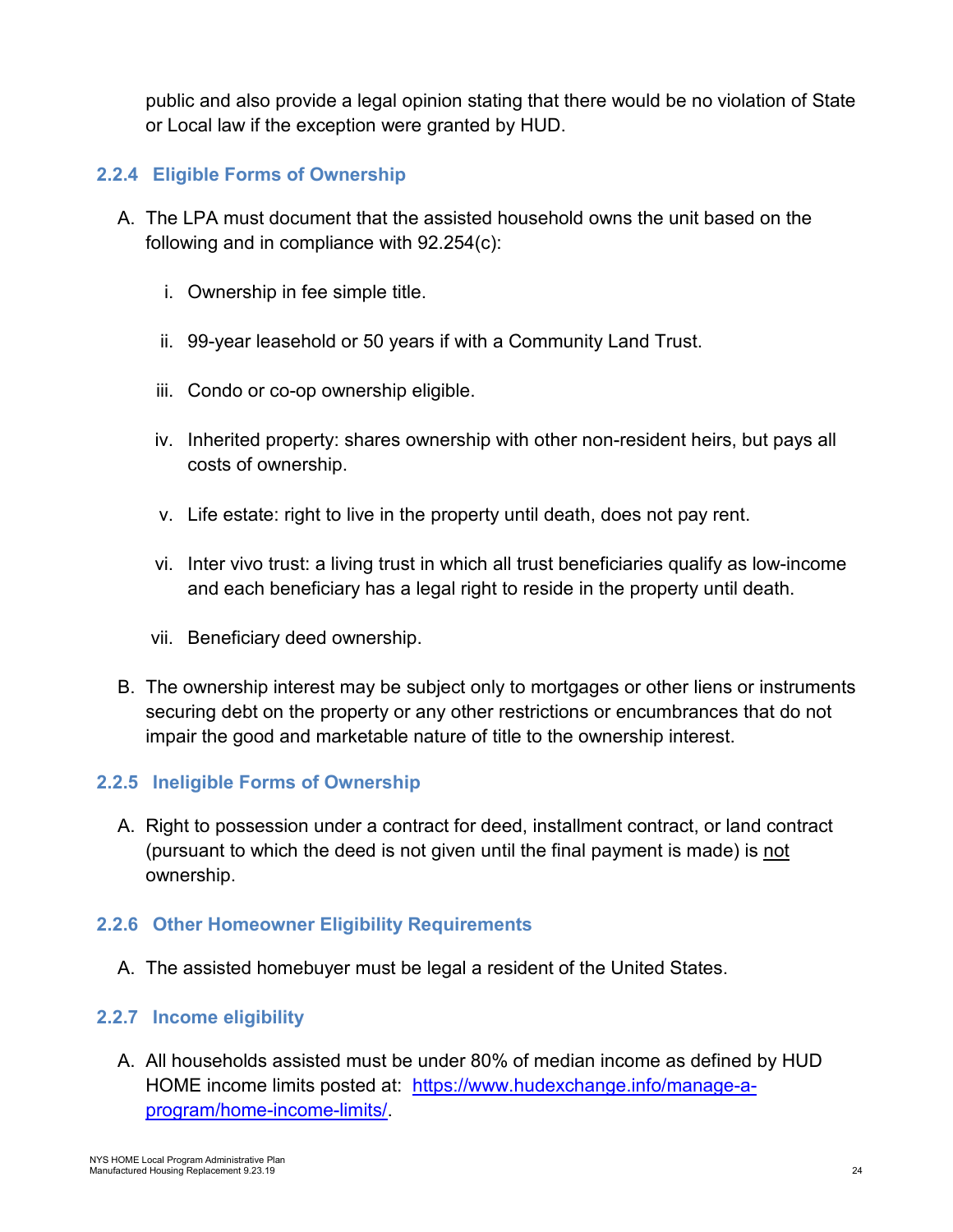- B. Income must be determined using either the Section 8 method OR IRS Form 1040 method, defined at 92.203(b). The same method must be used for the entire program/for each activity.
- C. LPAs must use the HUD CPD Income Eligibility Calculator at: [https://www.hudexchange.info/incomecalculator/.](https://www.hudexchange.info/incomecalculator/)
- D. All income sources must have at least two months of source documentation (92.203(a) (2) and project anticipated household income for the next 12 months.
- E. Income certifications must sign and dated by the CHDO/LPA and the homebuyer.
- F. The income certification is valid for 6 months or the certification must be updated.
- G. Visit [https://www.hudexchange.info/programs/home/topics/income](https://www.hudexchange.info/programs/home/topics/income-determination/#guidebooks-and-tools)[determination/#guidebooks-and-tools](https://www.hudexchange.info/programs/home/topics/income-determination/#guidebooks-and-tools) for further guidance.
- <span id="page-24-0"></span>**2.2.8 Underwriting the HOME assistance**
	- A. Before committing funds to a project, the LPA must ensure that no more HOME funds are invested than needed to provide quality, affordable, and financially viable housing throughout POA.
		- i. The LPA must ensure that all sources are firmly committed and the costs are necessary and reasonable.
		- ii. HOME funding the amount of HOME funding (in consideration of all available sources, including other public sources) is reasonable and necessary to provide quality housing that is sustainable throughout the POA and is not excessive, and is within stated program guidelines.
		- iii. The owner is reasonably expected to be able to handle all existing obligations with respect to ownership including mortgage(s), property taxes, insurance and maintenance throughout the POA.
	- B. Evidence and documentation of this analysis must be maintained in the project file.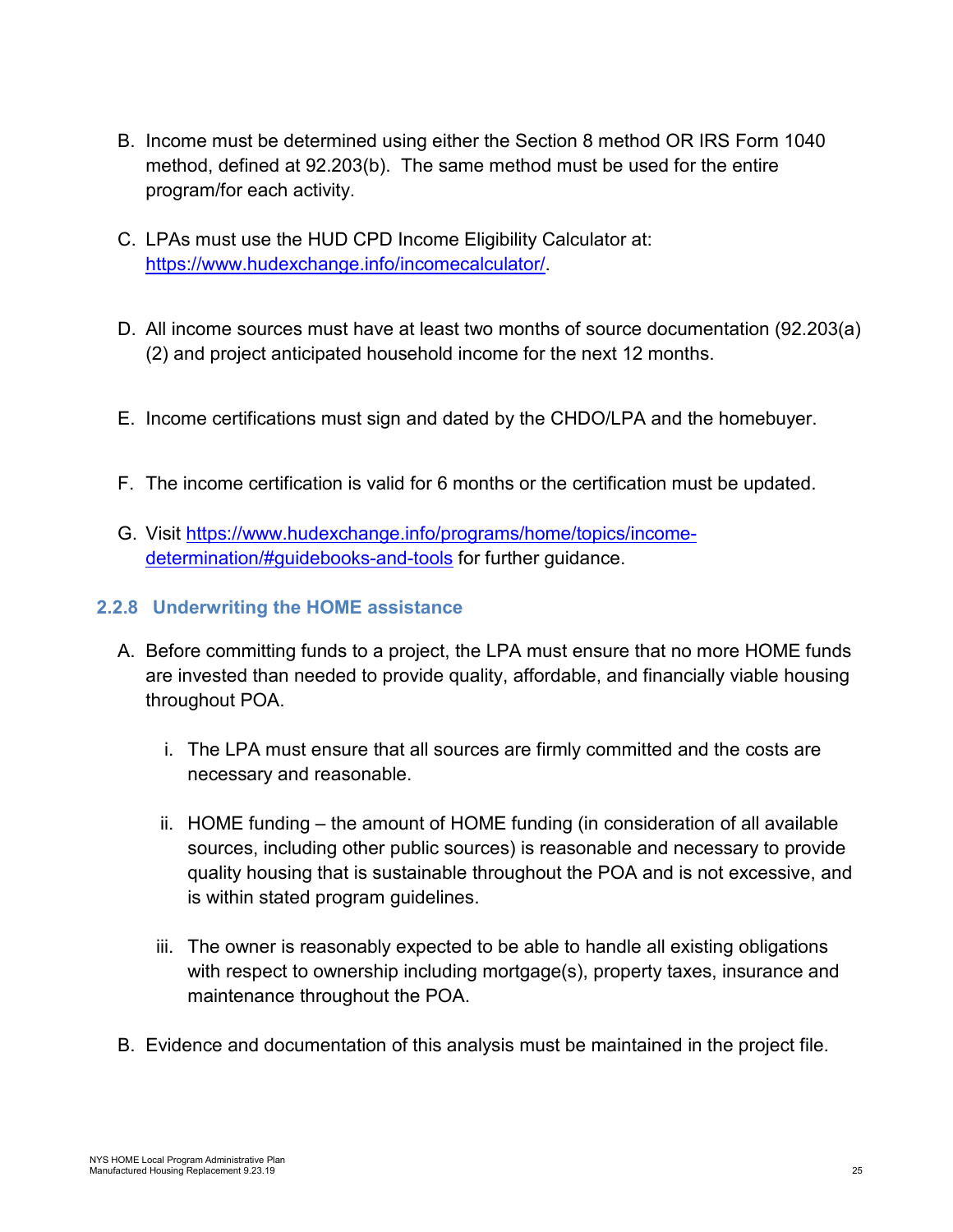#### <span id="page-25-0"></span>**2.2.9 Feasibility Determination - Denial of Assistance**

- A. Properties/households should be assisted only if sufficient funding exists to address all necessary items to replace the sub-standard manufactured unit with a new unit, as identified in the housing inspection and in order for the unit to be replaced to meet the program property standards upon completion.
- B. The household must have the capacity to sustain the housing throughout the POA.
- C. If inadequate funding exists, or the family is not expected to be able to sustain the housing or it is determined that this is not a cost-effective use of funds, the project should be determined infeasible and the infeasibility determination documented.
- D. Any household denied assistance must be contacted in writing with the reasons for denial disclosed and the process for appealing the denial identified.

# <span id="page-25-1"></span>**2.3 Property Eligibility**

#### <span id="page-25-2"></span>**2.3.1 Eligible Property Types**

A. Single family owner-occupied, sub-standard manufactured or mobile housing unit.

#### <span id="page-25-3"></span>**2.3.2 Maximum Sales Price Limits (After Rehab Value)**

- <span id="page-25-4"></span>A. The estimated value of the property after the replacement cannot exceed the HOME Maximum Sales Price Limits (maximum purchase price /after rehab value) as published annually by HUD for the local jurisdiction at the time of project commitment, available at: [https://www.hudexchange.info/resource/2312/home-maximum](https://www.hudexchange.info/resource/2312/home-maximum-purchase-price-after-rehab-value/)[purchase-price-after-rehab-value/.](https://www.hudexchange.info/resource/2312/home-maximum-purchase-price-after-rehab-value/)
- B. The LPA will ensure that the value of the unit after replacement does not exceed the limits for the service area, as determined by the annually published HUD limits.
- C. HTFC requires an LPA to determine value by using one of the following methods:
	- i. Licensed Appraisal
	- ii. Real Estate Market Assessment
	- iii. Independent estimate of value by a "knowledgeable" professional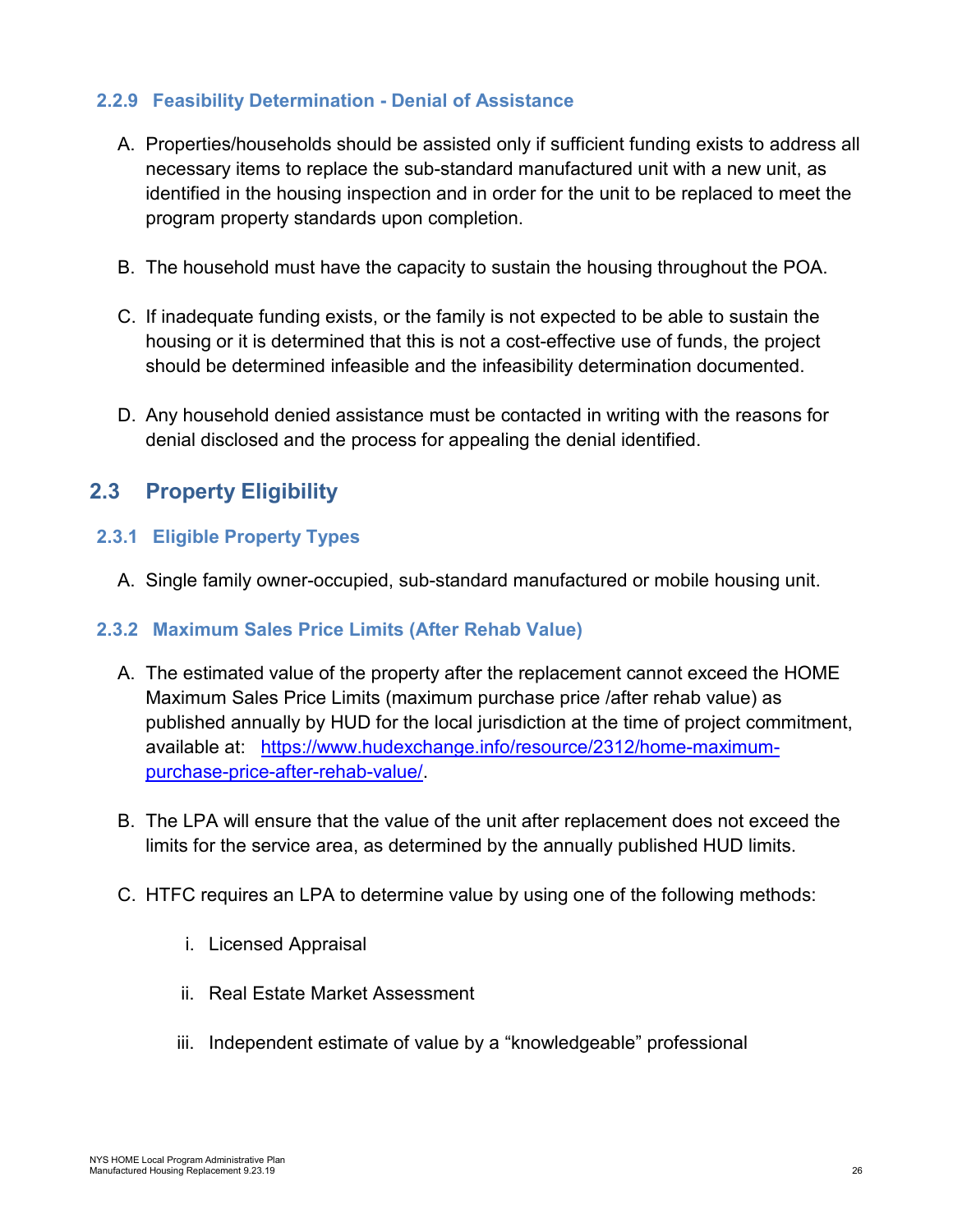# <span id="page-26-0"></span>**2.4 Property Standards**

HUD has deferred the implementation of new property standard requirements. These new requirements are applicable to any project with a commitment after the effective date of the new requirements as may be announced by HUD. These standards are subject to update as HUD issues additional guidance.

- B. The LPA shall meet the property standards of 24 CFR Part 92.251, as applicable and as amended, for HOME assisted activities, to ensure that the housing is decent, safe and sanitary and meets all applicable New York State and/or Local code requirements upon completion.
- C. Housing inspections must be performed in compliance with 24 CFR Part 92, as applicable.
- D. At construction completion and prior to submitting a completion report, LPAs must have an inspection performed by a NY State Code Certified Inspector documenting that that the unit meets NYS and/or Local Code.
- E. The replacement manufactured unit, at a minimum, must meet the following standards:
	- i. The new unit must meet the Manufactured Home Construction and Safety Standards at 24 CFR Part 3280 (which preempt State and Local codes covering the same aspects of performance for such housing).
	- ii. Installation must comply with applicable State and Local laws or codes, or in the absence of such laws or codes, the manufacturer's instructions for installation.
	- iii. The unit must installed be on a permanent foundation meeting the requirements of 24 CFR 203.43f(c) (i).
	- iv. The unit must be connected to permanent utility hookups.
- F. The sub-standard unit to be demolished must be disposed of in a disposal/recycling facility that is certified by the NYS Department of Conservation (DEC) to receive, process and recycle and/or dispose of mobile/manufactured home components.
- G. In regard to Asbestos Containing Materials (ACM's), if the unit is not being demolished and can be disposed of whole, the LPA is not required to remove asbestos prior to disposal of the sub-standard unit, but must ensure disposal of the unit in an NYS Department of Conservation (DEC) accredited disposal facility. The credentialed facility will perform the required techniques for identifying and handling ACM's as a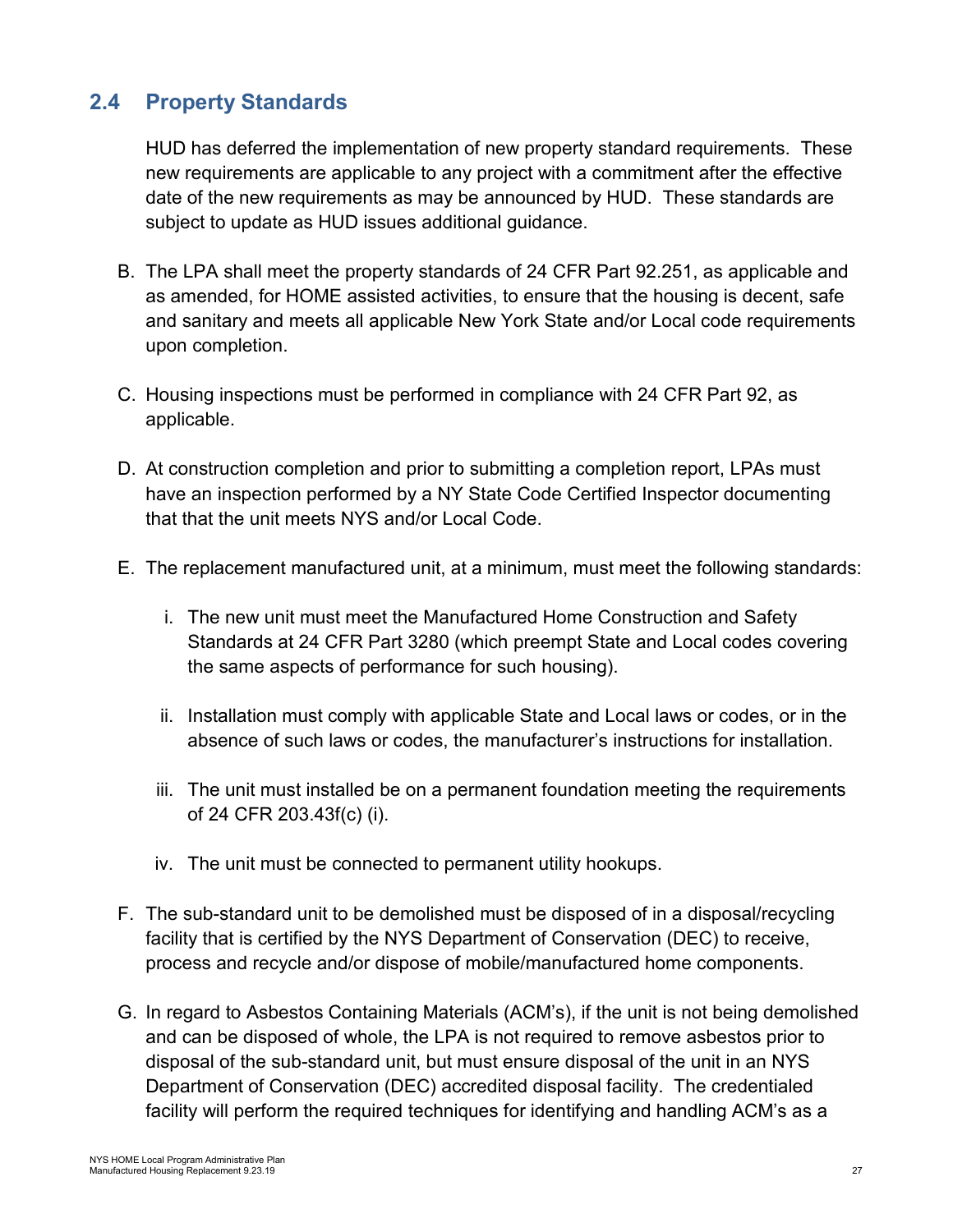part of the disposal in their facility. In addition, the LPA must certify on the Tier 2 site specific review checklist template, that all ACM's will be disposed of at a DEC licensed facility.

H. If the old unit needs to be demolished prior to disposal, ACM testing and ACM removal must be done prior to demolition.

#### <span id="page-27-0"></span>**2.4.1 Lead Based Paint (LBP)**

- A. Manufactured home replacement activity does not require a LBP risk assessment or LBP testing for the unit that is being disposed of and/or going to be demolished. The new unit also will not be required to be tested for LBP.
- B. The substandard unit to be demolished must be disposed of in a disposal/recycling facility that is certified by the NYS Department of Conservation (DEC) to receive, process and recycle and/or dispose of mobile/manufactured home components.

#### <span id="page-27-1"></span>**2.4.2 Reasonable Accommodations and Modifications**

- A. The LPA must work with any household with accessibility needs to address those needs as part of the scope of work for manufactured home replacement and must be in compliance with the Fair Housing Act, Section 504, as applicable.
- A. All HOME projects are subject to accessibility requirements of 92.251(b) (1) (iv). Reasonable accommodations for modifications to the housing during manufactured home replacement are required for households with accessibility needs. Program funds may be used to make such modifications, as long as the entire unit will meet NYS and/or Local Code upon completion.
- B. Accommodations and modifications to address accessibility needs can and should be paid with HOME funds. Exceptions to per-unit assistance limits due to such modifications will be considered.

### <span id="page-27-2"></span>**2.4.3 Energy Audit Requirements**

A. No energy audit is required to be performed for the old or new manufactured housing unit. All new units must meet minimum Energy Star requirements for new manufactured homes.

# <span id="page-27-3"></span>**2.5 Scope of Work & Cost Estimate**

A. 92.251(b) (2) requires LPAs to develop a scope of work and cost estimate in sufficient detail to be the basis for inspection to determine compliance with the property standards and manufactured home replacement requirements. The LPA must prepare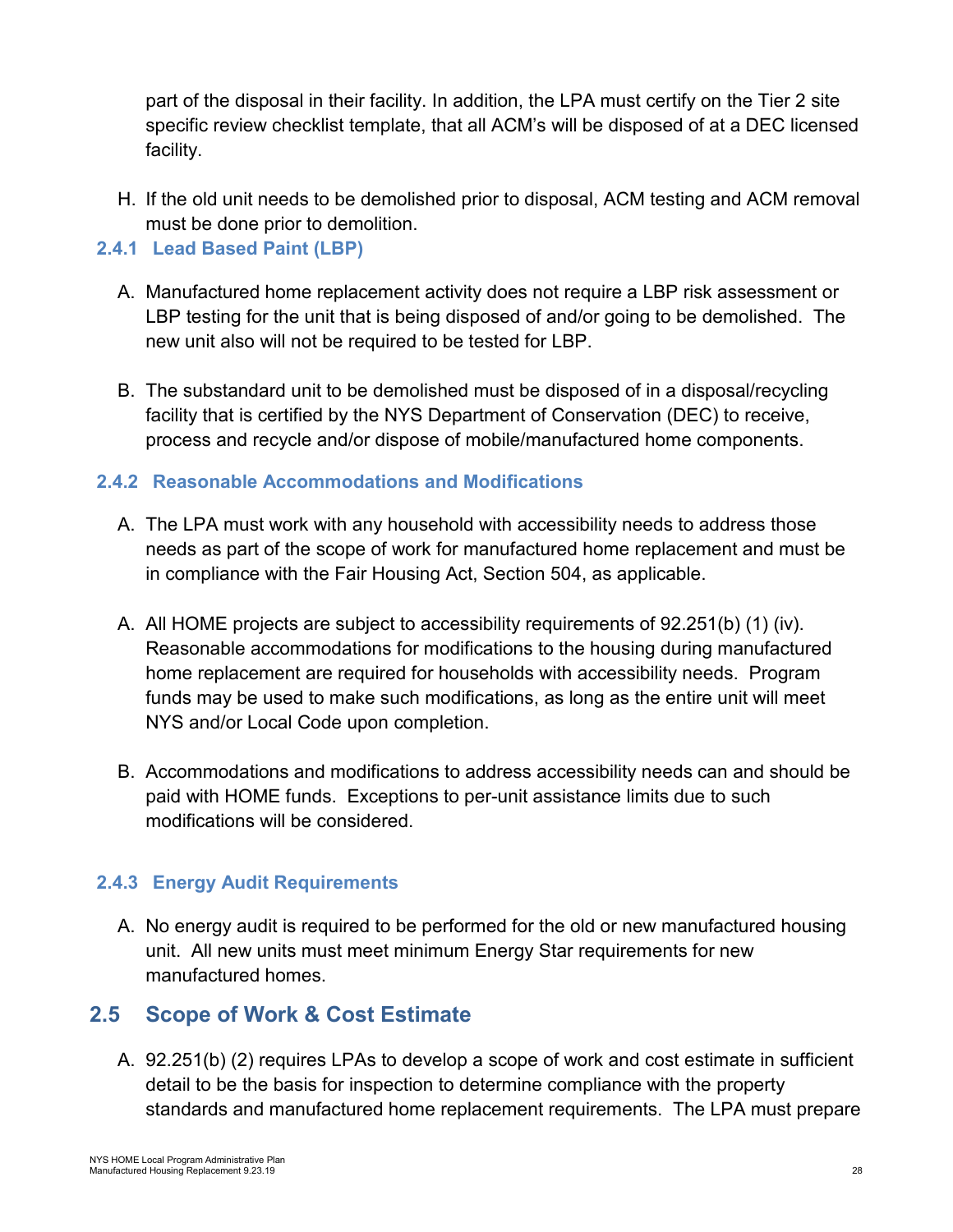a written cost estimate for the manufactured home replacement, after determining that costs are reasonable.

# <span id="page-28-0"></span>**2.6 Project Approval & Commitment**

#### <span id="page-28-1"></span>**2.6.1 Tier 2 Site Specific Environmental Clearance**

- A. Prior to the commitment of any funds to a HOME-assisted project, a Tier 2 site specific clearance must be approved by HTFC.
- B. All NYS HOME funded LPAs must submit a Tier 2 site specific clearance letter in order for HTFC to set up the unit in the IDIS system.
- C. The Site Specific Statutory Checklist and Tier 1 and Tier 2 environmental review procedures/instructions for LPAs are available on the HCR HOME Program website.

### <span id="page-28-2"></span>**2.6.2 Project Commitment and Set Up**

- A. A project commitment can be made and the project set up in IDIS when:
	- i. The unit has received Tier 2 environmental approval
	- ii. A budget and schedule have been established
	- iii. Project underwriting (if applicable) has been completed
	- iv. The LPA and owner have executed a written legally binding agreement meeting the requirements.
	- v. The construction contract has been let and the work is scheduled to start.
	- vi. The HTFC note and mortgage has been executed.

### <span id="page-28-3"></span>**2.6.3 First File Review by OCR**

- C. Prior to the first project set-up and initial project draw, the LPA will assemble all required documentation as specified on Initial File Submission Checklists and submit to OCR for review. OCR will review the documentation and require any corrections prior to initial project setup. If the first file submission is acceptable, no further documentation submissions will be required for subsequent projects.
- D. The Initial File Submission Checklist is included in this Plan and is located on the HCR HOME Program website.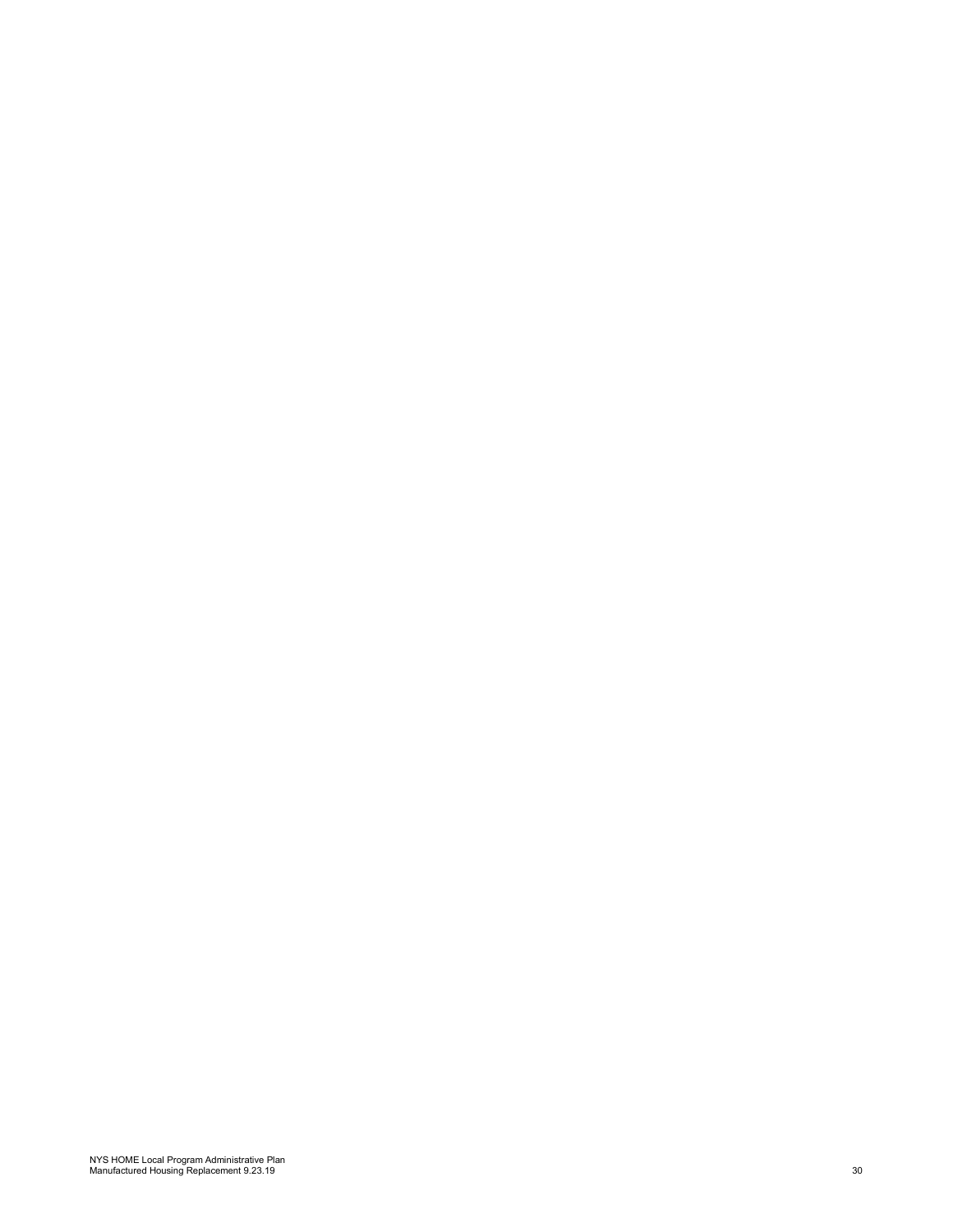#### **LPA Manufactured Housing Replacement Initial File Submission Checklist**

| <b>SHARS:</b>                                                                                                | <b>Project Address:</b> |                          |
|--------------------------------------------------------------------------------------------------------------|-------------------------|--------------------------|
| <b>File</b>                                                                                                  | <b>Submitted</b>        | <b>HTFC Review Notes</b> |
| Part 1: Submitted at Project Setup                                                                           |                         |                          |
| Project Set Up Form                                                                                          |                         |                          |
| Tier 2 Site-specific Statutory Checklist                                                                     |                         |                          |
| Applicant income eligibility determination                                                                   |                         |                          |
| Income documentation                                                                                         |                         |                          |
| Verification of ownership                                                                                    |                         |                          |
| After rehab value estimate v. limit                                                                          |                         |                          |
| Project underwriting - budget review:<br>sources committed<br>uses reasonable<br>owner assistance reasonable |                         |                          |
| Executed homeowner written agreement                                                                         |                         |                          |
| Initial inspection/replacement<br>determination                                                              |                         |                          |
| <b>Building permit</b>                                                                                       |                         |                          |
| Manufactured home contract                                                                                   |                         |                          |
| Site work contract                                                                                           |                         |                          |
|                                                                                                              |                         |                          |
| Part 2: Submitted at Project<br><b>Completion</b>                                                            |                         |                          |
| Homeowner Rehab Completion Form                                                                              |                         |                          |
| Final inspection report                                                                                      |                         |                          |
| LBP clearance report (If pre-1978)                                                                           |                         |                          |
| Recorded note & mortgage                                                                                     |                         |                          |
| Final project budget - all sources & uses                                                                    |                         |                          |
|                                                                                                              |                         |                          |

 $\_$  , and the contribution of the contribution of  $\mathcal{L}_\mathcal{A}$  , and the contribution of  $\_$  , and  $\_$ 

 $\_$  , and the contribution of the contribution of  $\mathcal{L}_\mathcal{A}$  , and the contribution of  $\_$  , and  $\_$ 

HTFC Reviewer Date

LPA Signature Date Date Contract and the United States of the United States of the Date Date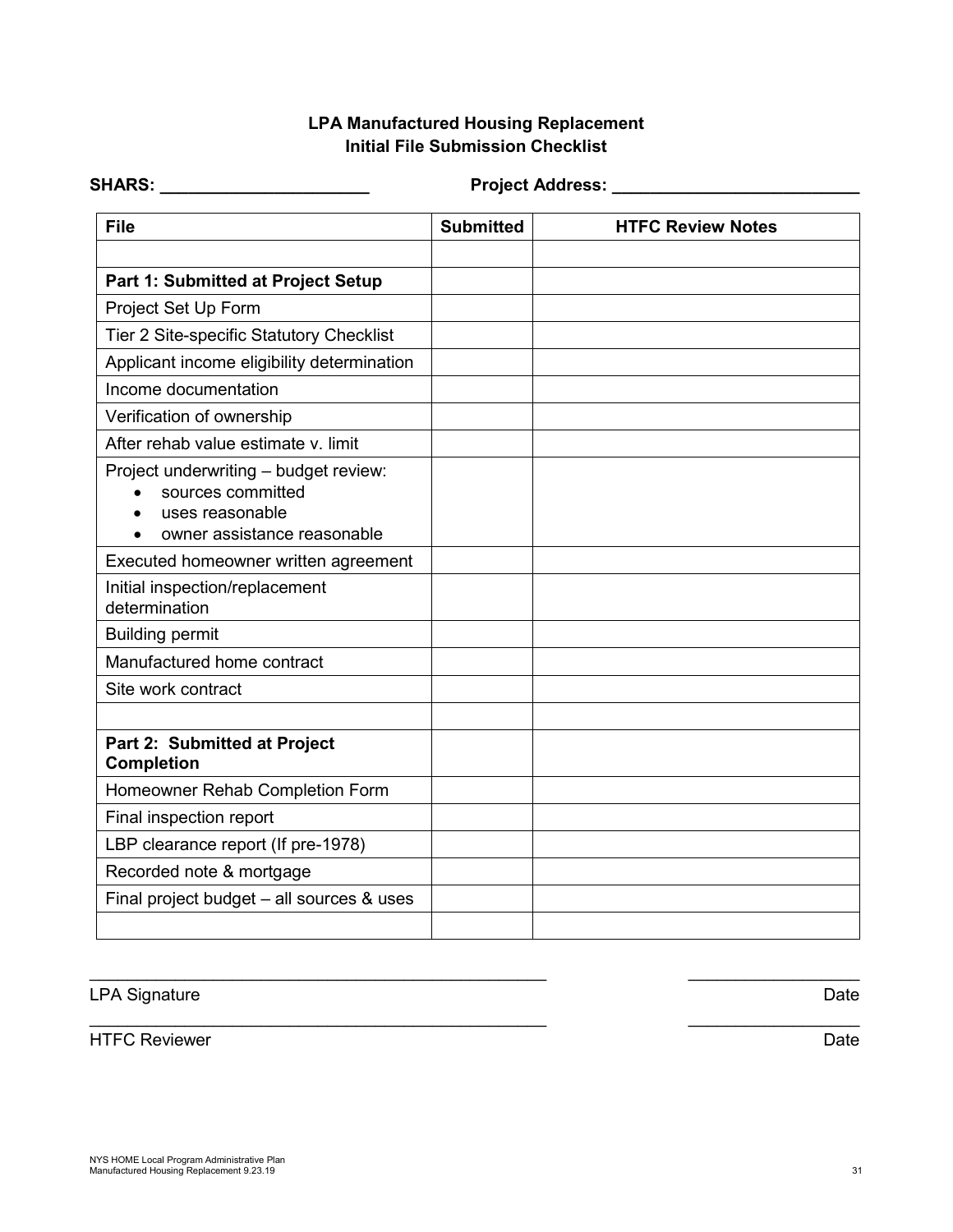# <span id="page-31-0"></span>**2.7 Project Completion**

- A. A project is completed when:
	- i. *A*ll construction work has been performed.
	- ii. The project complies with the required property standards.
	- iii. The project complies with NYS and/or Local Code requirements upon completion.
	- iv. The homeowner, LPA and Contractor have signed a statement that all construction activity is complete and satisfactory according to program requirements.
	- v. The final drawdown of HOME funds has been disbursed for the project.
	- vi. The HTFC note and mortgage has been recorded and the documents have been forwarded to HTFC.

### <span id="page-31-1"></span>**2.8 Insurance Requirements**

- A. During the term of the contract, the LPA shall take all adequate measures to safeguard against the risk of liability for injuries or death of employees of the LPA, contractors and subcontractors, and any other persons.
- B. The LPA shall provide HTFC with a certificate for comprehensive general liability coverage in a minimum amount of one million dollars (\$1,000,000) naming the HTFC and the State of New York as additional insured and fidelity bond/crime coverage in an amount not less than the largest anticipated disbursement request for program funds naming the HTFC as loss payee, together with certificates for automobile insurance (if applicable), fire insurance, workers' compensation and disability benefits. The LPA must also extend these insurance requirements to contractors hired under this contract.
- C. Disbursements requested in excess of the fidelity bond/crime coverage will be rejected.
- D. HTFC also reserves the right to further reduce such disbursement or to refuse payment of a disbursement if it is determined that previous disbursements have not yet been distributed to contractors or vendors, and such current disbursement will cause the fidelity bond/crime coverage to be exceeded.
- E. All insurance certificates shall be with a New York State licensed carrier of insurance rated "A" or higher.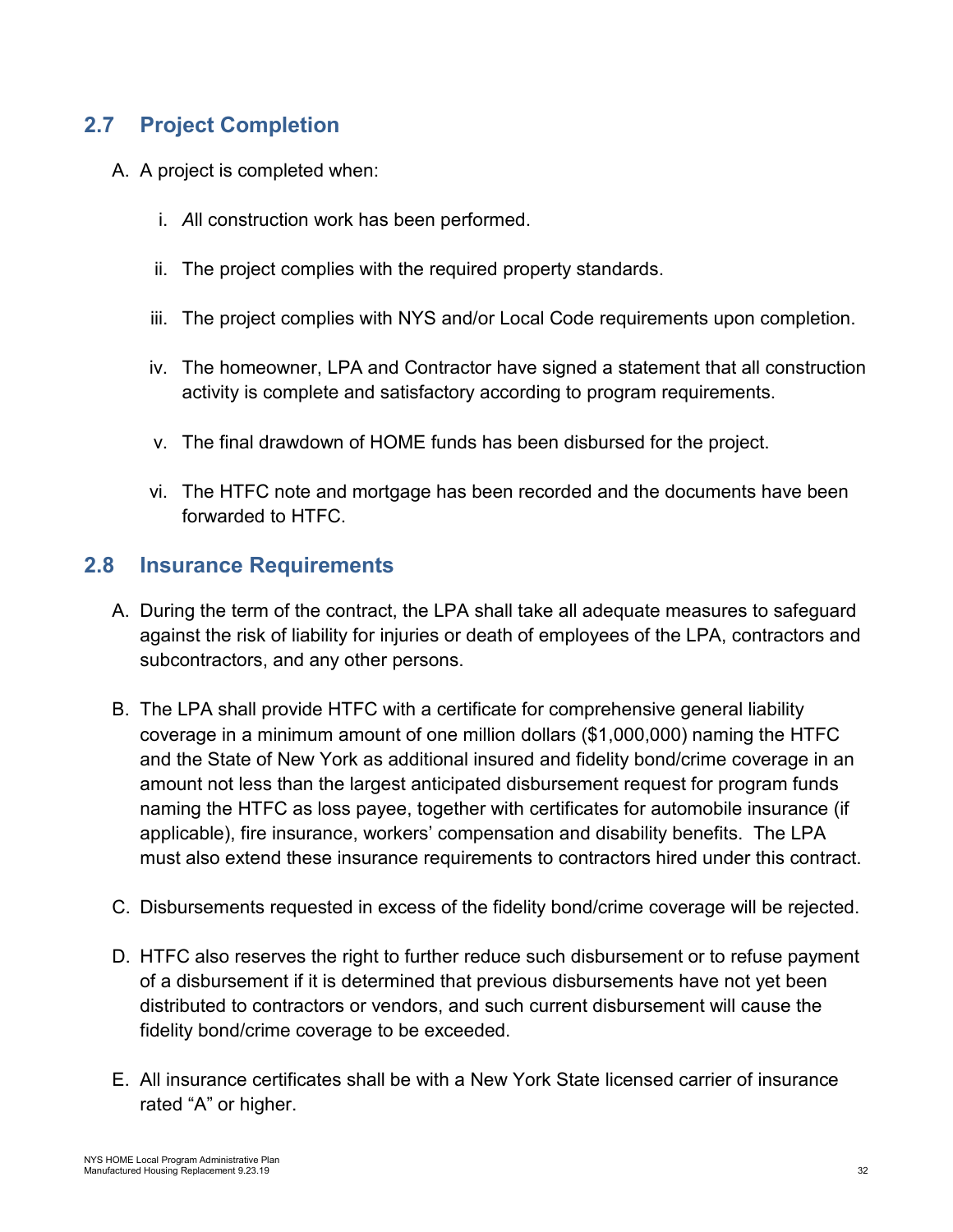- F. Within two (2) business days of having received any notice of non-renewal, cancellation, termination, or rescindment for any type of insurance required herein, the LPA shall provide HTFC with a copy of such notice, either by facsimile or email (in pdf format) to the signatory hereof, together with an explanation of any efforts taken to reinstate such coverage.
- G. The LPA may not cancel, terminate or fail to renew any insurance policy required herein, unless and until the LPA has received HTFC written consent.

# <span id="page-32-0"></span>**2.9 Procurement & Contracting**

- A. In a manufactured housing replacement program, there are likely to be contracts let for the construction and installation of the manufactured unit, and perhaps some onsite work with respect to foundations and utilities. This section applies to any contract let for such services.
- B. The LPA is considered the "procurer" (i.e., it effectively controls the decision of who gets the contract) then the procurement requirements of 2 CFR Part 200.318 - .326 apply. (The combined Omni Circular replaces the former Parts 85 and 84 circulars).
- C. The LPA must receive a minimum of 3 bids for all procured projects to be paid with HOME funds and may select the lowest, responsible bid.
- D. LPAs should refer to and review the HOME Local Program Section 3 Participation Plan available on the HCR HOME Program website.
- E. Labor related contract provisions:
	- i. Section 3 requirements for contractors are triggered at \$100,000.
	- ii. MWBE requirements
	- iii. Section 3 and MWBE reporting forms are available at: [http://www.nyshcr.org/Forms/FairHousing/.](http://www.nyshcr.org/Forms/FairHousing/)
- F. The LPA is responsible to ensure an adequate level of competition in bidding to establish cost reasonableness.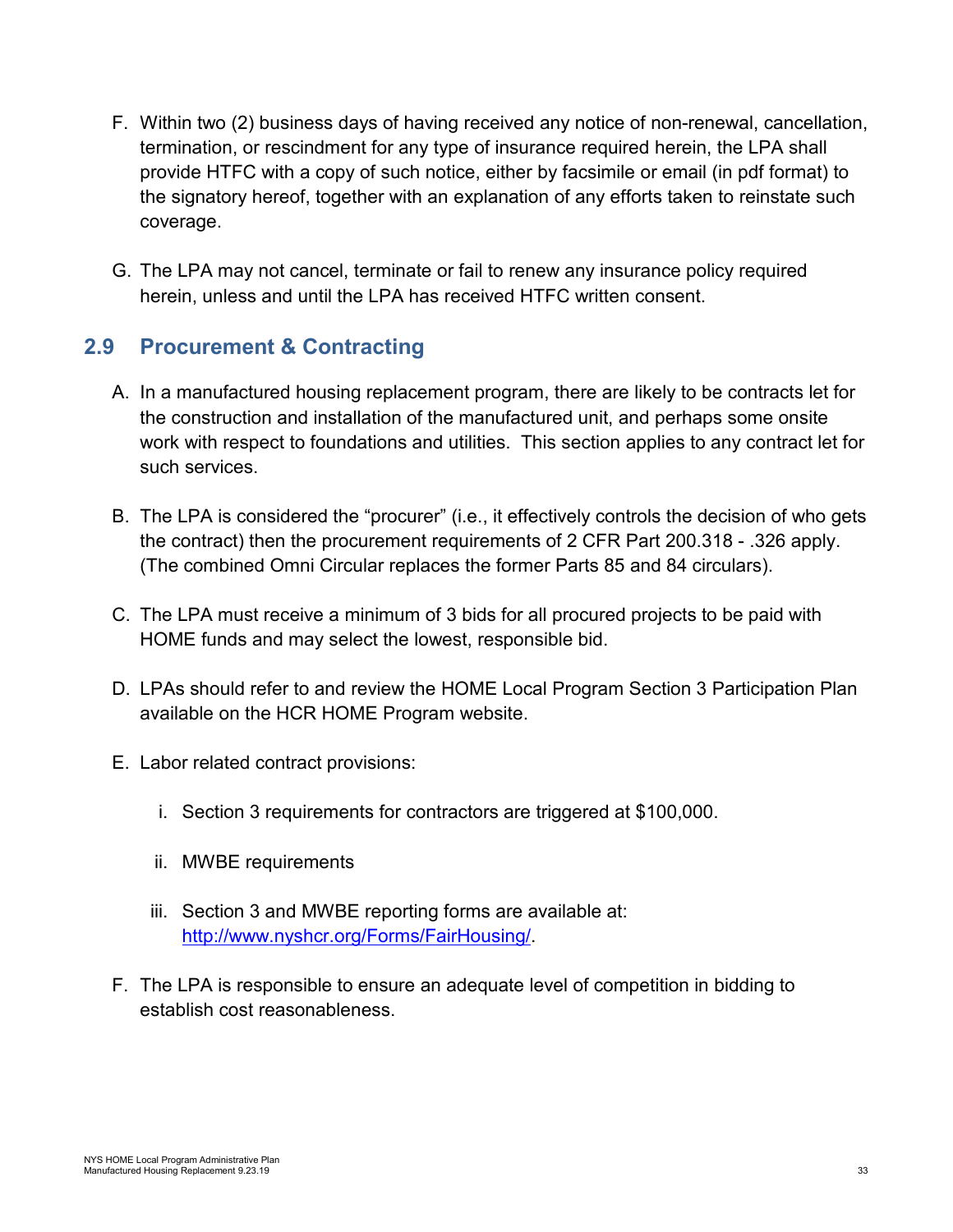# <span id="page-33-0"></span>**2.10 Required Construction Contract Provisions**

- A. Required contract provisions are attached to 2 CFR Part 200 as Appendix II.
- B. A contract must be executed with each contractor providing services.
- C. The LPA, homeowner and contractor must be signatories to the contract.
	- i. The LPA should be a third party to the contract able to approve payment and mediate disputes.
- D. Bonding is not required for individual contracts under \$150,000.
- E. LPAs must hold back 10% of the final payment to the contractor until after final completion of construction work and all required documentation has been submitted.
- F. The homeowner, LPA and the contractor must sign off that the work has been completed satisfactorily and meets all program requirements.
- G. LPAs must require that all contractors sign a release of lien form for all construction activity completed and paid for with HOME funds.
- H. Required HOME contract provisions the following may be triggered:
	- i. Labor Standards: Davis-Bacon applies only to construction contracts of 12 or more HOME-assisted units.
	- ii. Section 3: Requirements for individual contractors are triggered at \$100,000
	- iii. MWBE requirements: All contractors are encouraged to utilize minority and women owned business enterprises. Section 3 and MWBE reporting forms are available at: [http://www.nyshcr.org/Forms/FairHousing/.](http://www.nyshcr.org/Forms/FairHousing/)

# <span id="page-33-1"></span>**2.11 Relocation**

A. The HOME Program is subject to an overall policy of minimizing displacement, and is subject to the Uniform Relocation Act and Section 104(d) of the Housing and Community Development Act of 1974, as amended.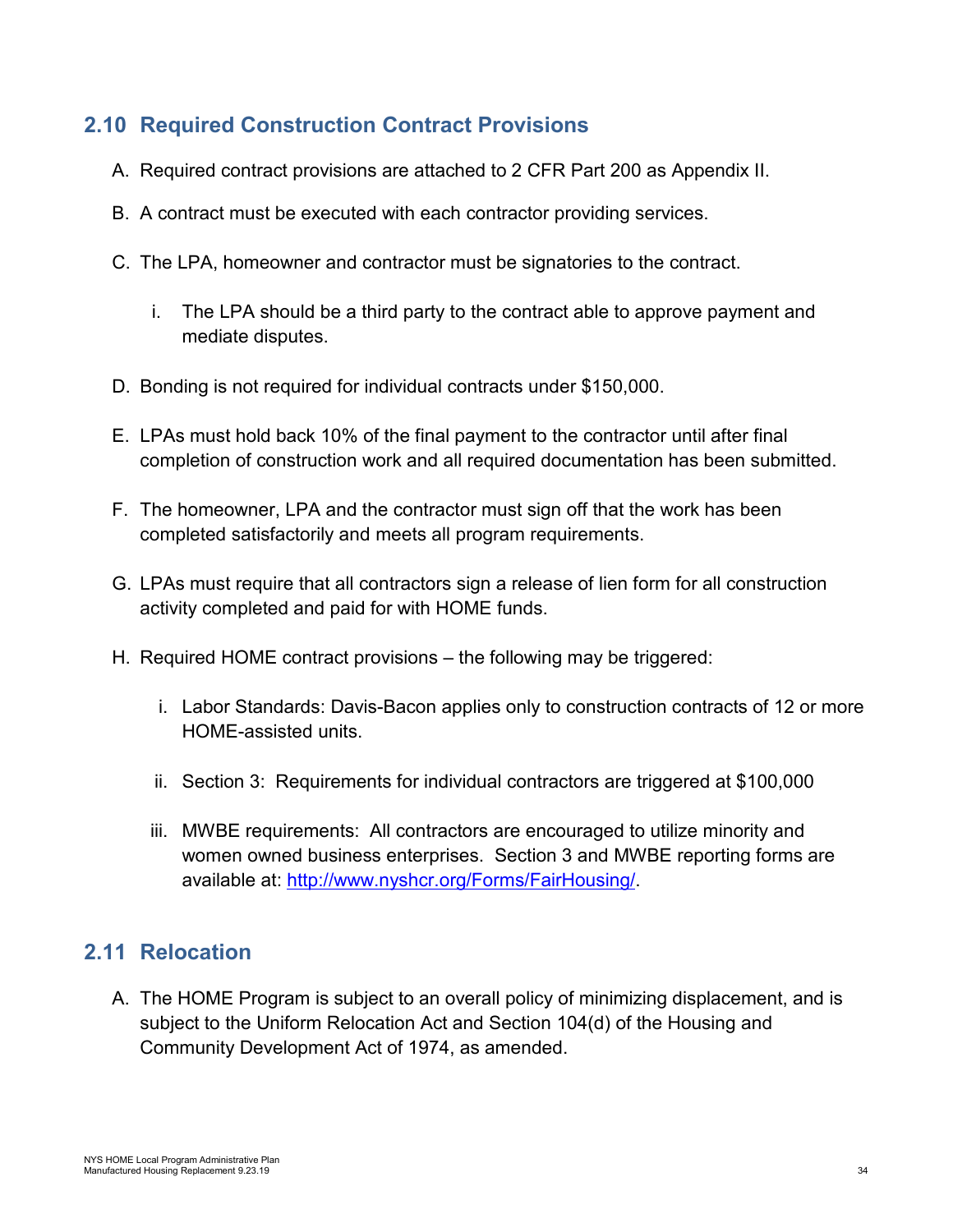- B. The [HOME & CDBG Residential Anti displacement & Relocation Assistance Plan](http://www.nyshcr.org/Programs/NYSHome/HOME-CDBG-Antidisplacement-Relocation-plan.pdf) (Relocation Plan) establishes the HTFC HOME Program policy to minimize displacement.
- C. Under most circumstances, manufactured housing replacement will not result in permanent displacement, but may produce temporary displacement while work is being completed.
- D. Any legal occupant of a property at the time of application for federal funds is entitled to protections.

#### <span id="page-34-0"></span>**2.11.1 Temporary Relocation**

- A. Temporary relocation may be necessary during manufactured home replacement.
- B. Owner-occupants can be asked to voluntarily self-relocate during this period, or may be assisted with HOME program funds for the costs of temporary relocation.
- C. Federal requirements give administrators flexibility in determining and paying the costs of temporary relocation. Consult with HTFC if there are questions regarding appropriate eligible HOME program costs of temporary relocation.

# <span id="page-34-1"></span>**2.12 Construction Management & Monitoring**

#### <span id="page-34-2"></span>**2.12.1 Inspections**

- A. HOME rules require progress and final inspections to determine that work was done in accordance with the work scope, contract and property standards.
- B. All progress and final payments to contractors must be signed off by the LPAs construction professional, homeowner and contractor.

#### <span id="page-34-3"></span>**2.12.2 Construction Completion**

A. The final inspection must certify completion of the scope of work and that the property meets NYS and/ or Local Code. The inspection must be performed by a NYS Code certified inspector. Documentation must include a signed and dated report from the Code inspector that the property meets NYS and/or Local Code.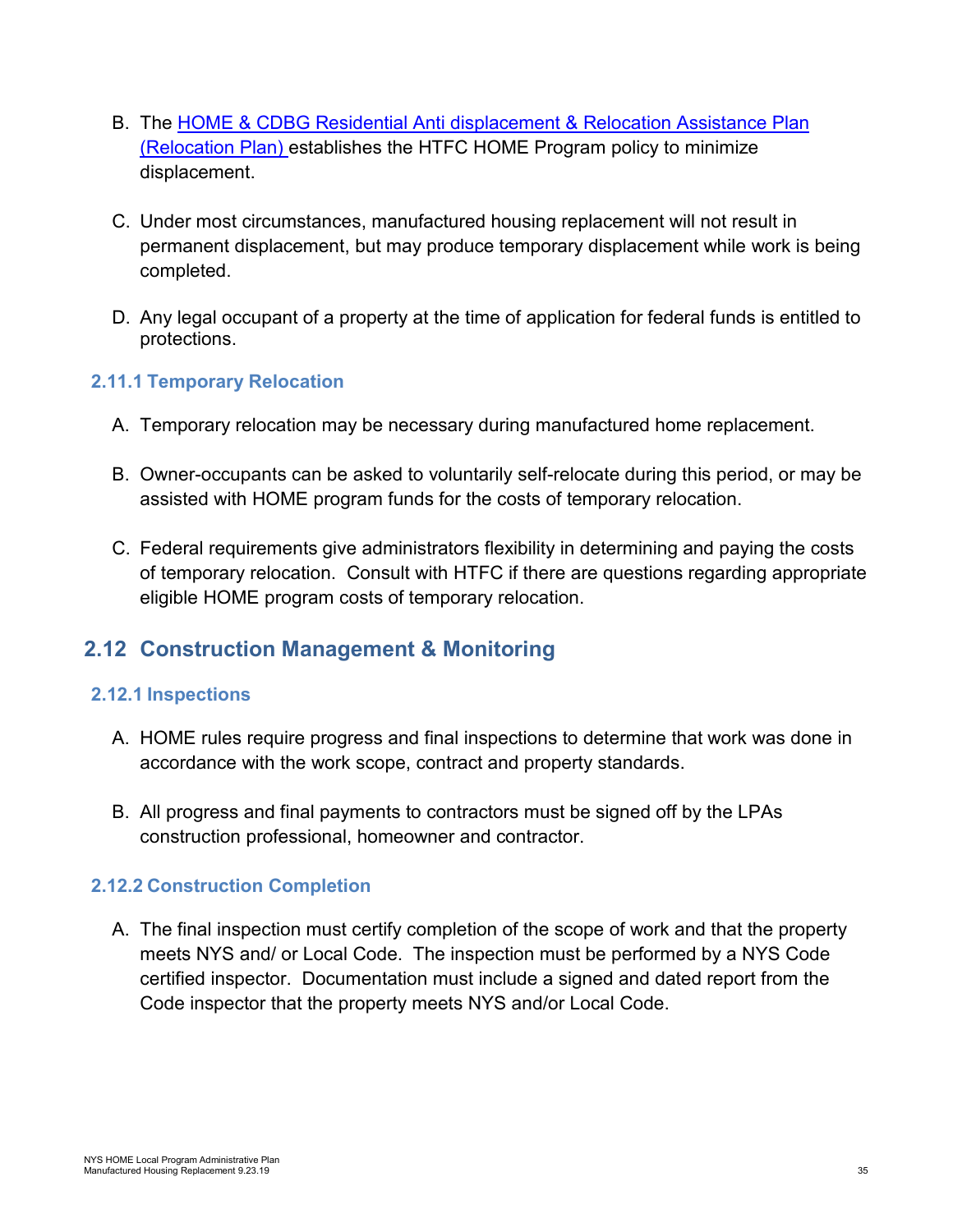# <span id="page-35-0"></span>**3 Financial Management Requirements**

# <span id="page-35-1"></span>**3.1 Uniform Administrative Requirements for Financial Management**

- A. LPAs must have financial management systems that meet uniform federal administrative requirements (now restated at 2 CFR 200.301 - .316) that:
	- i. Provide effective control over and accountability for all funds, property and other assets.
	- ii. Identify the source and application of funds for federally-sponsored activities including records and reports that verify the eligibility, reasonableness, allow ability and allocability of costs.
	- iii. Permit the accurate, complete and timely disclosure of financial results in accordance with HUD reporting requirements or, for sub recipients, grantee reporting requirements
	- iv. Minimize the time elapsing between the transfer of funds from the U.S. Treasury and disbursement by the grantee or sub recipient.
	- v. The LPA shall comply with the Uniform Administrative Requirements as set forth in 2 CFR Part 200 and the Uniform Administrative Requirements, Cost Principals and Audit Requirements and as described in 24CFR Part 92.205, as applicable and as may be amended from time to time.
- B. The financial management standards should provide for:
	- i. Internal Controls The combination of policies, procedures, job responsibilities, personnel and records that together create accountability in an organization's financial system and safeguard its cash, property and other assets.
	- ii. Budget Controls procedures to compare and control expenditures against approved budgets.
	- iii. Accounting Records records that sufficiently identify the source and application of HOME funds provided.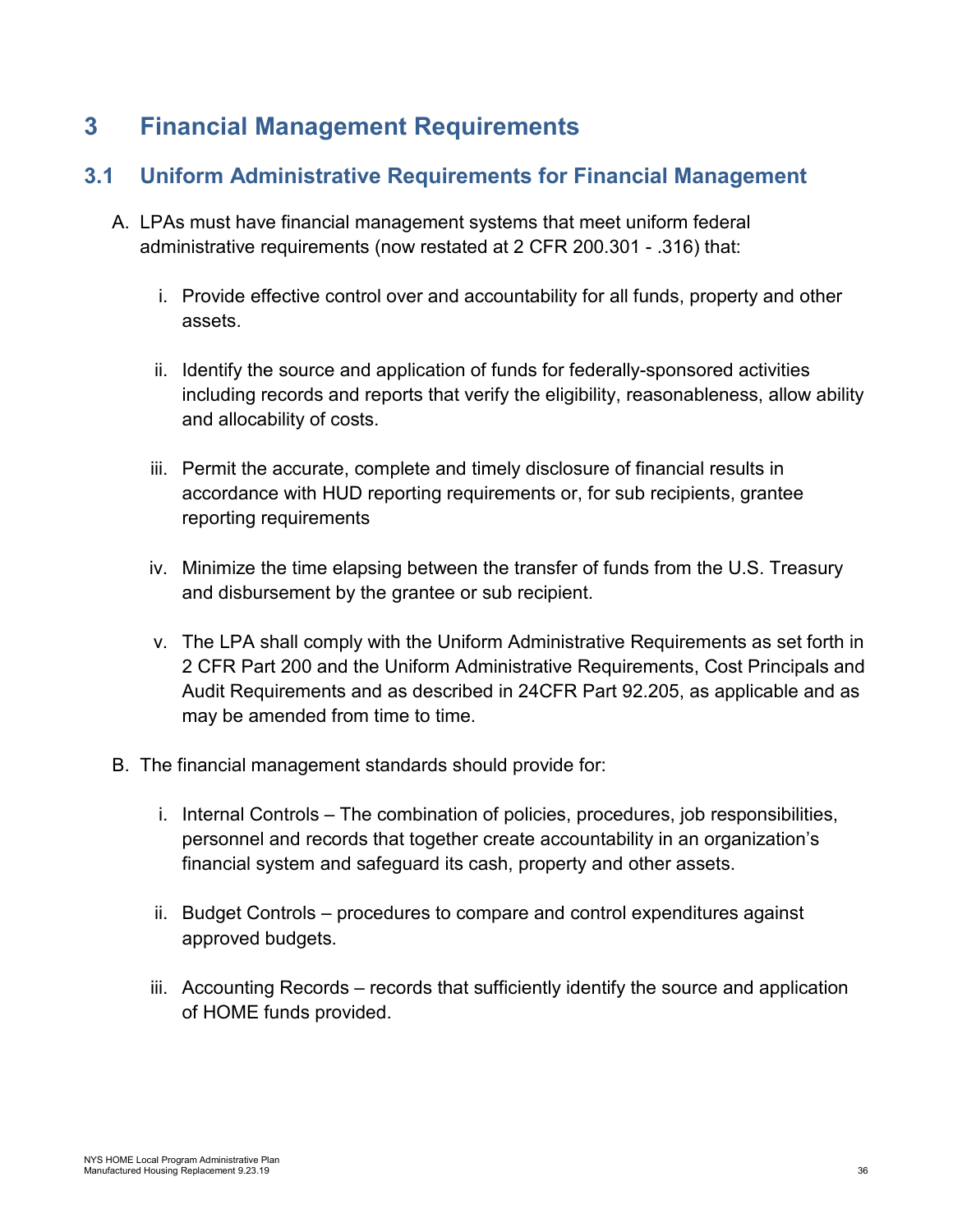iv. Cash Management – procedures in place to minimize the amount of time that elapses between receipt of HOME funds and the actual disbursement of those funds.

# <span id="page-36-0"></span>**3.2 Disbursements and IDIS**

- A. The LPA shall not request disbursement of funds under the contract until the funds are needed for payment of eligible costs, meaning that the cost has occurred prior to billing HOME Local. Advances of funds are not permitted.
- B. Requests for disbursement of funds will require submission of a certification, signed by the LPAs construction professional, the homeowner and contractor or manufactured home seller, stating that the replacement has been satisfactorily completed.
- C. The amount of each request shall be limited to the amount needed to pay such costs incurred. Payments of funds under the contract are also subject to the LPAs compliance with the requirements of IDIS or any other similar or successor system used by HUD and all further documentation which may be demanded by HTFC related to any request for funds.
- D. HTFC will not disburse funds if the LPA is in default of any of the provisions of the contract.
- E. The LPA shall commit all funds within 12 months of the start date of the contract and expend all funds within 24 months of the start date of the contract.
- F. The LPA must submit an Authorized Signature Form prior to contract execution; the form is available on the HCR HOME Program website.
- G. Disbursement requests must be submitted in compliance with the instructions available on the HCR HOME Program website.
- H. The NYS HOME Local Program will not pay for work that has not been completed; no advance or up-front payments will be permitted.
- H. Request for payment of administrative funds must be within 15% of project cost expenditure.
- I. IDIS Integrated Disbursement Information System requirements: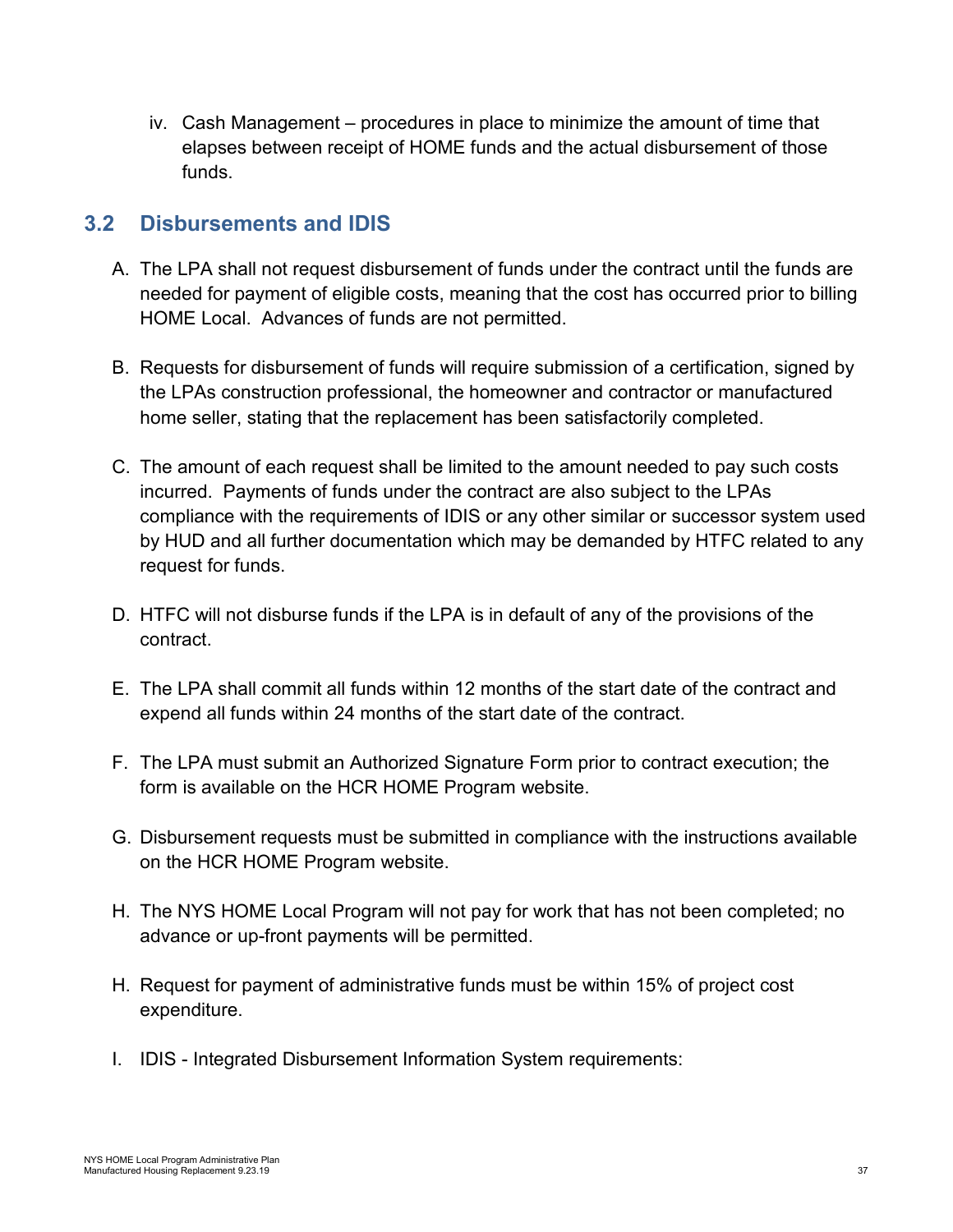- i. The POA starts when the unit is completed in IDIS; this requirement is referenced in the HTFC note and mortgage.
- ii. LPAs must ensure unit completion in IDIS and are required to submit the project completion report and documentation that the unit meets NYS and/or Local Code along with the request for final payment.
- iii. The IDIS Red Flag Report details infrequent draw status, final draw for 30 days or more, auto cancellation pending within 30 days, auto cancellation pending within 90 days and auto cancelled within the past year. LPAs must respond immediately to their HOME Local Program Manager requests to resolve issues and remove red flagged units from the report.
- iv. Due to IDIS automatically cancelling projects in the system for no activity, LPAs should not set up units in IDIS unless the project is ready to start construction and/or the LPA is ready request the first disbursement.

# <span id="page-37-0"></span>**3.3 Match**

- A. HOME has a program match requirement of 25% of the HOME funds expended that must be provided as permanent contributions from non-federal sources.
- B. Match must be reported on the required bi-annual report to HTFC. Information on eligible sources of match and the amount required to be matched in the awarded contract is available on the HCR HOME Program website.

# <span id="page-37-1"></span>**3.4 Program Income**

- A. Program income is any funds received by the LPA from a HOME investment. In most owner-occupied rehabilitation circumstances, the program income will be derived from the repayment of HTFC notes and mortgages used to secure the HOME investment. This typically occurs in the event of resale, prepayment, or repayment in the event of noncompliance or default, such as the homeowner no longer residing in the property as principal residence.
- B. All program income, proceeds, unexpended funds, recaptured funds or other assets, interest income or other income deriving from funds provided pursuant to the program that are received by the LPA shall be returned to the HTFC within 30 days of receipt and will be reallocated for HOME eligible activities according to the State's Action Plan.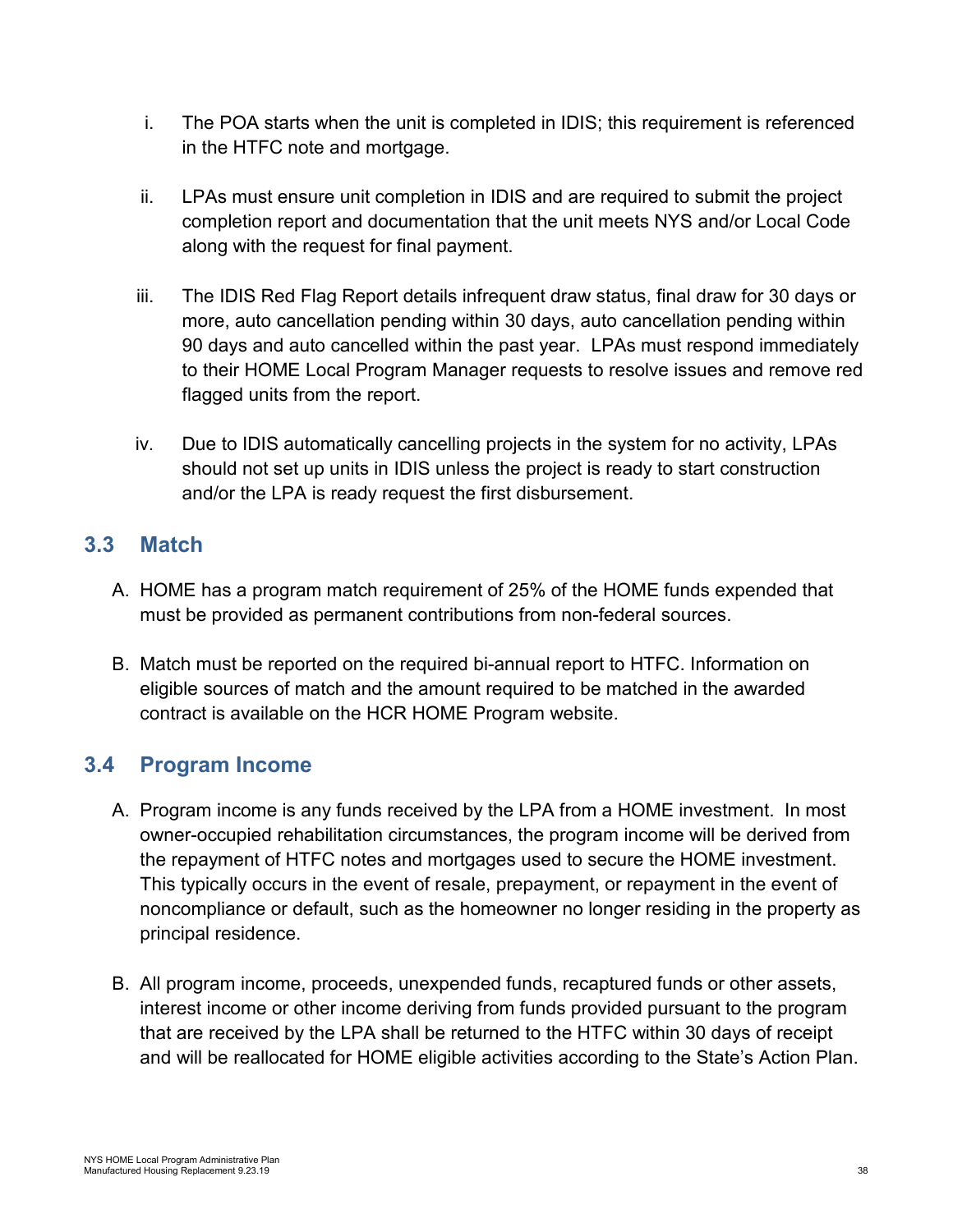- C. The LPA shall furnish financial records detailing all program income and must remit all program income to the HTFC.
- D. All program income must be reported on the bi-annual report form.

# <span id="page-38-0"></span>**3.5 Audit**

- A. LPAs that expend more than \$750,000 in federal funds (not limited to HOME) are subject to the audit requirements at 2 CFR 200.501 - .512 (formerly A-133.).
- B. The LPA must notify HTFC within 60 days of the end of its fiscal year whether or not if it is subject to this requirement using the Federal Assistance Expenditure Form available on the HCR HOME Program website.

# <span id="page-38-1"></span>**3.6 Contract Closeout**

- A. A contract is eligible for closeout when:
	- i. All program funds for HOME assisted units have been disbursed.
	- ii. All units have been reported as completed in IDIS.
	- iii. All required reports have been submitted, except for the most recent audit if it is not yet due.
- B. Any program income funds on hand at closeout have been returned to the HTFC.
- C. Due to federal HOME program commitment and expenditure requirements, the HTFC reserves the right to de-obligate committed HOME funds for non-compliance with the terms of the contract. All remaining program funds not expended at contract close out will be de-obligated and reallocated for future HOME eligible activities according to the State's Action Plan.
- D. The LPA is required to maintain all program files and documentation, including financial information, for a period of at least five years after the close out of the contract and throughout the POA.
- E. The LPA shall comply with HOME Local Program project close out procedures and verify the grant is 100% complete with all required project completion reports and single audits have been submitted.